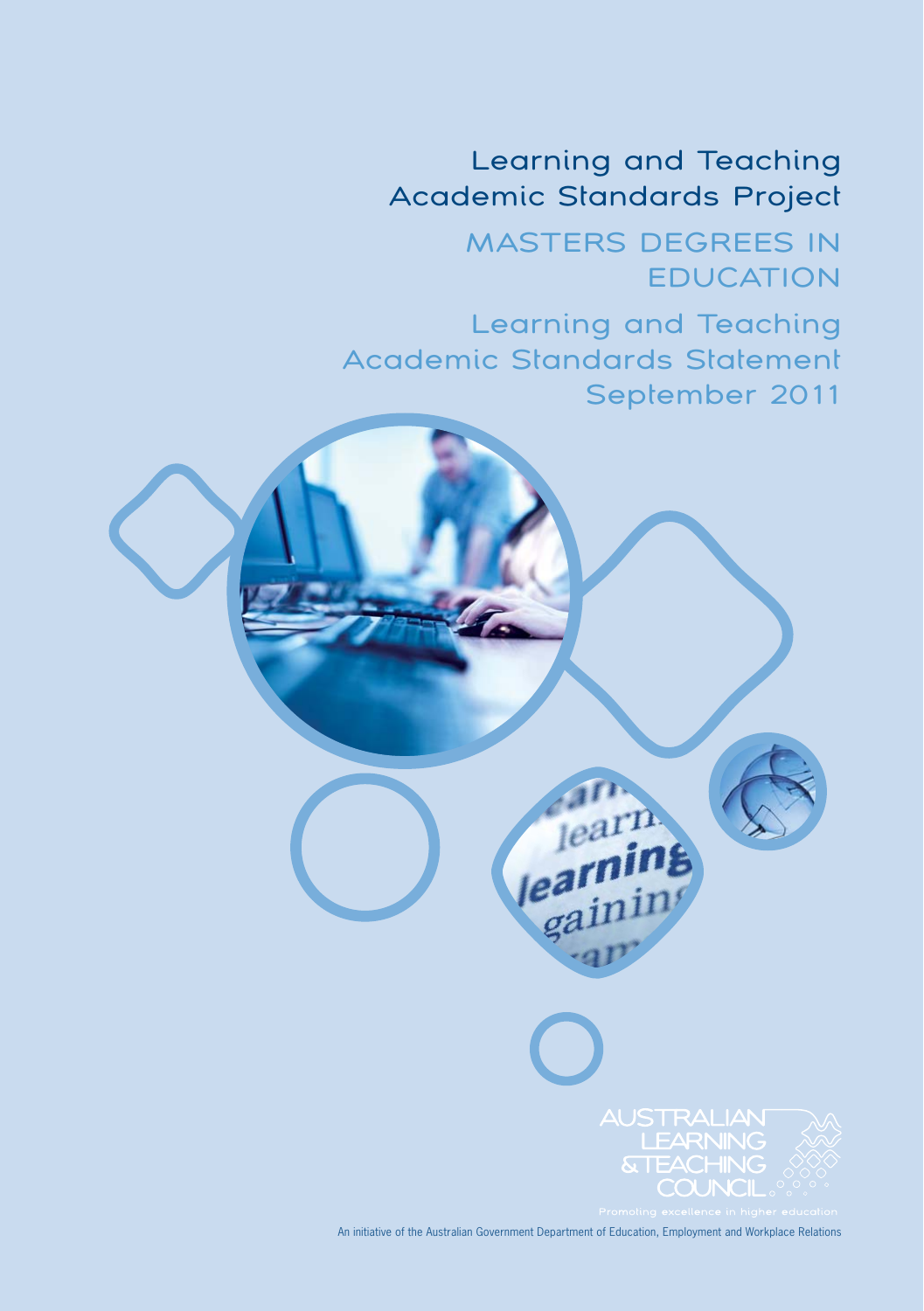| <b>CONTENTS</b> |  |  |  |
|-----------------|--|--|--|
|                 |  |  |  |

| <b>Executive Summary</b>                             | O <sub>1</sub>  |
|------------------------------------------------------|-----------------|
| 1. Learning and Teaching Academic Standards          |                 |
| <b>Project Background</b>                            | 03              |
| 1.1 Discipline areas encompassed in the              |                 |
| demonstration project                                | 03              |
| 2. Education in the Learning and Teaching            |                 |
| Academic Standards Project                           | $\Omega$ 4      |
| 2.1<br>Scope                                         | 04              |
| 2.2 Rationale                                        | 04              |
| 2.3 Consultation and development process             | 05              |
| 3. Learning and Teaching Academic Standards          |                 |
| <b>Statement for Education</b>                       | 06              |
| Nature and extent of the education discipline<br>3.1 | 06              |
| 3.2 Threshold learning outcomes for education        | 08              |
| 4. Notes on Threshold Learning Outcomes              |                 |
| for education                                        | 10              |
| 4.1 General comments                                 | 10 <sup>°</sup> |
| 4.2 Commentary                                       | 11              |
|                                                      |                 |
| 5. Appendices                                        | 14              |
| Appendix 1: Discipline Reference Group               | 14              |
| Appendix 2: Relationship of Australian               |                 |
| standards to significant benchmarks                  | 16              |
| Appendix 3: Employment Statistics in the Field       |                 |
| of Education - Detail                                | 18              |
| Appendix 4: Abbreviations                            | 19              |
| Appendix 5: References                               | 20              |

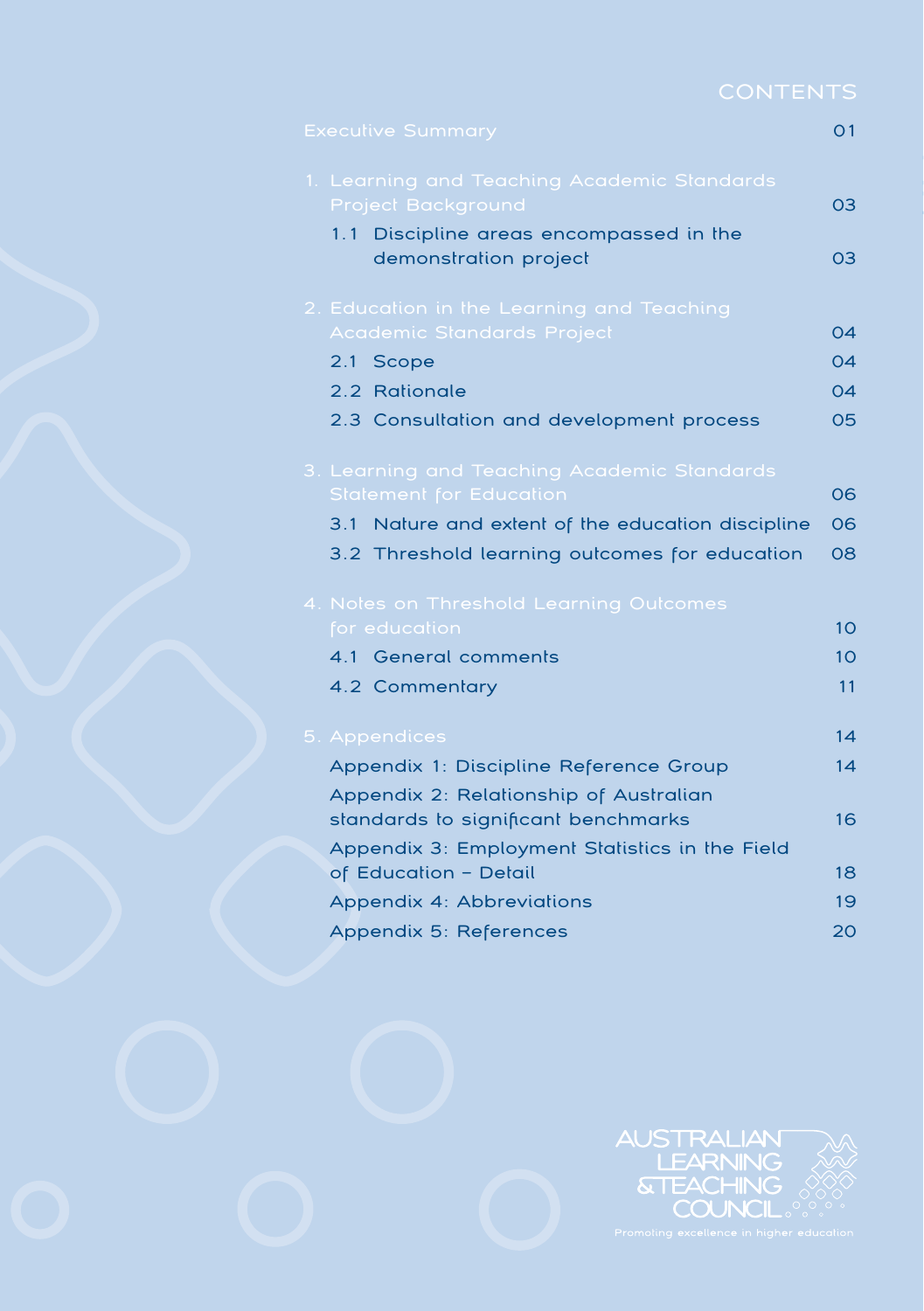

## MASTERS DEGREES IN EDUCATION

Learning and Teaching Academic Standards Project

Masters Degrees in Education Academic Standards Statement

September 2011

## EXECUTIVE SUMMARY

The Learning and Teaching Academic Standards (LTAS) project in education has produced six threshold learning outcomes (TLOs) for masters level degrees in education. These TLOs cover the degrees of Master of Education (both coursework and research), Master of Teaching and other specialist masters degrees in education offered by Australian Higher Education Providers (HEPs) that meet the Australian Qualification Framework (AQF) specifications for Level 9 qualifications. These TLOs are intended to be read against the background statement 'Nature and extent of education'.

The TLOs for education at masters level cover the areas of: knowledge; skills; application of knowledge and skills; communication, collaboration and leadership; research and professional learning; ethical and responsible professional practice. The TLOs are accompanied by explanatory notes which offer guidance on interpretation. They are also referenced against Australian and international benchmarks.

The project was instigated and supported by the Australian Council of Deans of Education (ACDE). A Discipline Scholar, Dr Greg Heath, was appointed in April 2011 to conduct a process of consultation and research involving the education discipline community across Australia.

The consultation process involved three principal elements. Firstly, a formal consultation process involving a Discipline Reference Group (DRG) and a smaller Expert Advisory Group (EAG) were formed. The DRG met twice during the project and the EAG met weekly by teleconference.

Secondly, the Discipline Scholar conducted consultative forums in the five mainland capital cities, with a representative of University of Tasmania attending the Melbourne forum. These forums were attended by deans, associate deans and other key academic staff from Education schools and faculties and professional learning centres in universities; early childhood education departments; members of professional associations; a school principal; representatives of national and state teacher registration authorities and postgraduate students.

Thirdly, a short survey and invitation for written comment was sent to university staff involved with masters degree coordination and to individuals in professional associations and teacher registration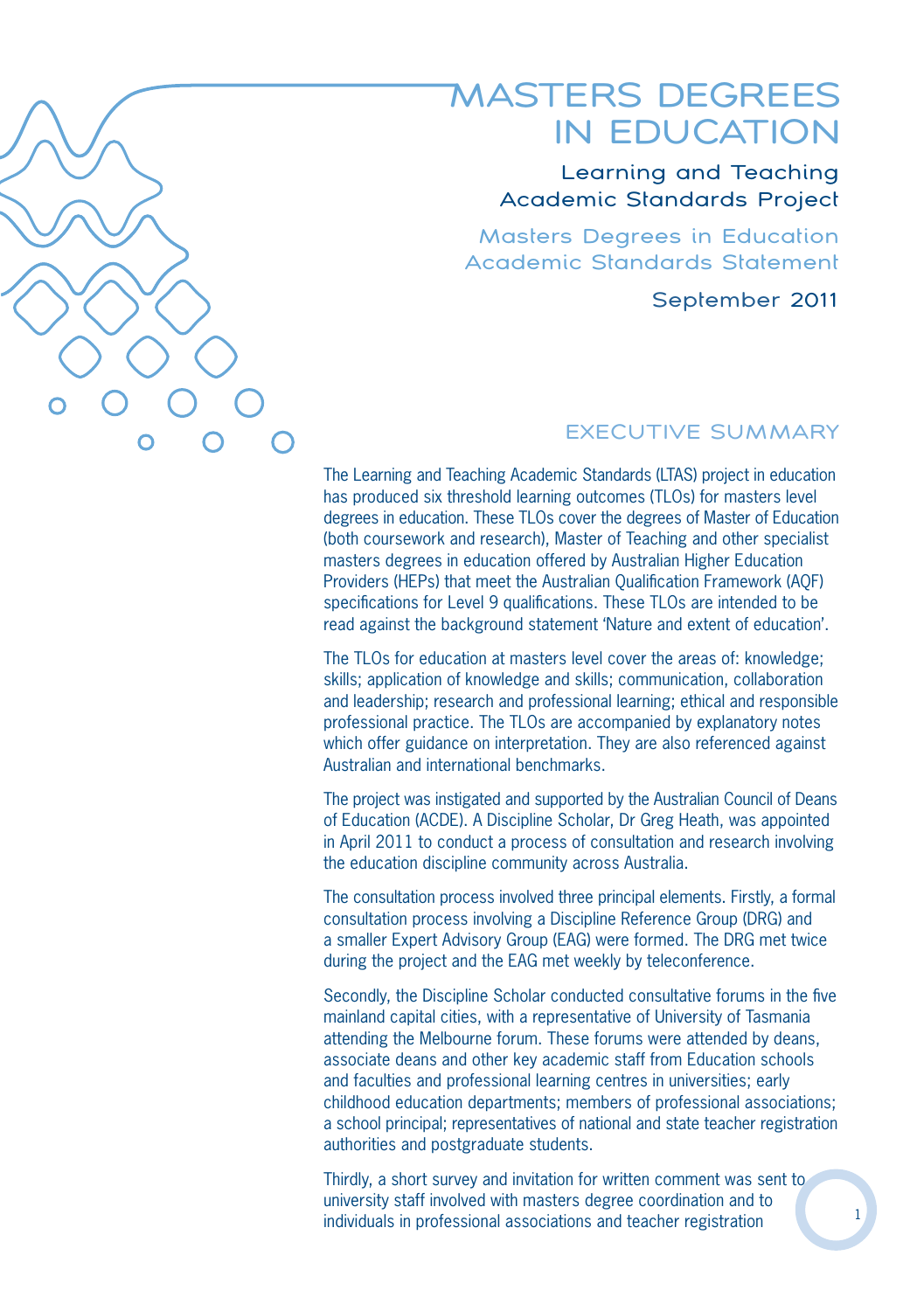authorities. A total of 41 respondents completed the survey. The Discipline Scholar also sought responses from associate deans or masters degree coordinators in regional universities who were unable to attend the forums by telephone and email.

The TLOs were endorsed by the DRG and the Board of the ACDE in August 2011.

The Discipline Scholar and EAG project team would like to acknowledge the strong support and cooperation of the education discipline community for this project. They would, especially, like to thank the organisations and individuals who put such time and effort into organising and attending the forums and providing such informed and incisive comment against tight timelines. A special acknowledgement is due to the staff at the Faculty of Education of La Trobe University for their extensive support and encouragement for the project.

## Project Leaders

Discipline Scholar: Dr Greg Heath Project Officers: Ms Rhonda Jewell and Ms Melissa Minchinton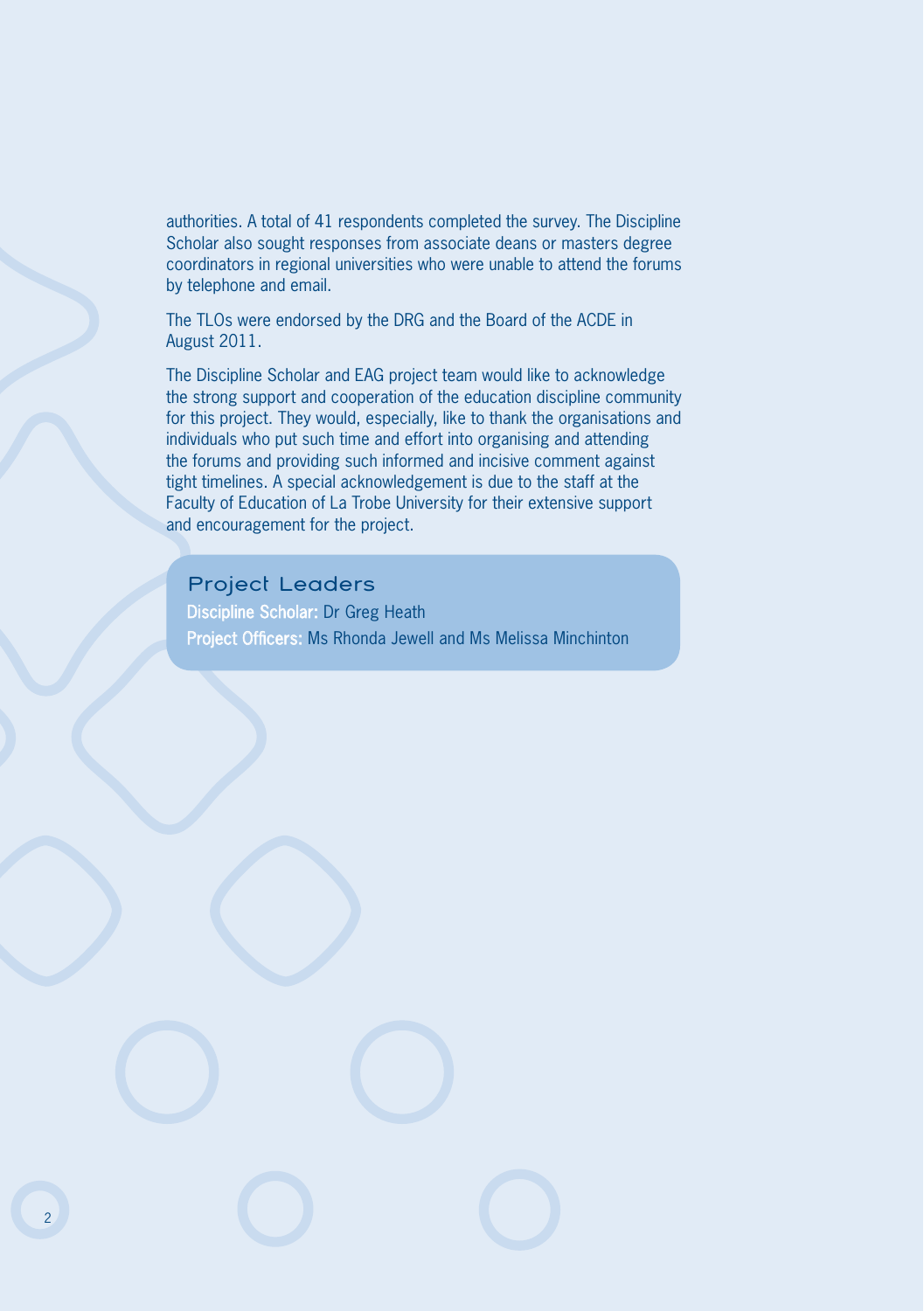# 1. Learning and Teaching Academic Standards Project Background

The Australian Government is developing a new Higher Education Quality and Regulatory Framework, which includes the establishment of the Tertiary Education Quality and Standards Agency (TEQSA).

TEQSA will be a national body for regulation and quality assurance of tertiary education against agreed standards. In developing the standards, the Australian Government is committed to the active involvement of the academic community. The Australian Government has commissioned the Australian Learning and Teaching Council (ALTC) to scope aspects of the Learning and Teaching Academic Standards component of the framework. The approach was designed to ensure that discipline communities would define and take responsibility for implementing academic standards within the academic traditions of collegiality, peer review, pre-eminence of disciplines and academic autonomy.

In 2010 -2011, both directly through a specific contract and indirectly through base funding of the ALTC, the Australian Government funded a demonstration project to define minimum discipline-based learning outcomes as part of the development of Learning and Teaching Academic Standards.

The project took as its starting point the award level descriptors defined in the Australian Qualifications Framework (AQF). Threshold learning outcomes (TLOs) were defined in terms of minimum discipline knowledge, discipline specific-skills and professional capabilities including attitudes and professional values that are expected of a graduate from a specified level of program in a specified discipline area. The process took account of and involved the participation of professional bodies, accreditation bodies, employers and graduates as well as academic institutions and teachers. These representatives of the discipline communities were encouraged to take responsibility for the project and the outcomes within broad common parameters. Some disciplines extended the brief to begin consideration of the implications of implementing standards at institutional level.

## 1.1 Discipline areas encompassed in the demonstration project

Broad discipline areas were defined according to Australian definitions of Field of Education from the Australian Standard Classification of Education. They correspond to the most common broad structural arrangements of faculties or aggregates of departments within Australian universities.

Ten broad discipline groups participated in 2010–11:

- architecture
- arts, social sciences and humanities
- building and construction
- business, management and economics
- creative and performing arts
- education
- engineering and ICT
- health, medicine and veterinary science
- law
- science.

Discipline Scholars were appointed to lead each discipline area. The key deliverable for each Discipline Scholar was the production of a document of minimum learning outcomes for a specified discipline at an agreed AQF level or levels. This booklet represents the outcomes for the discipline of education.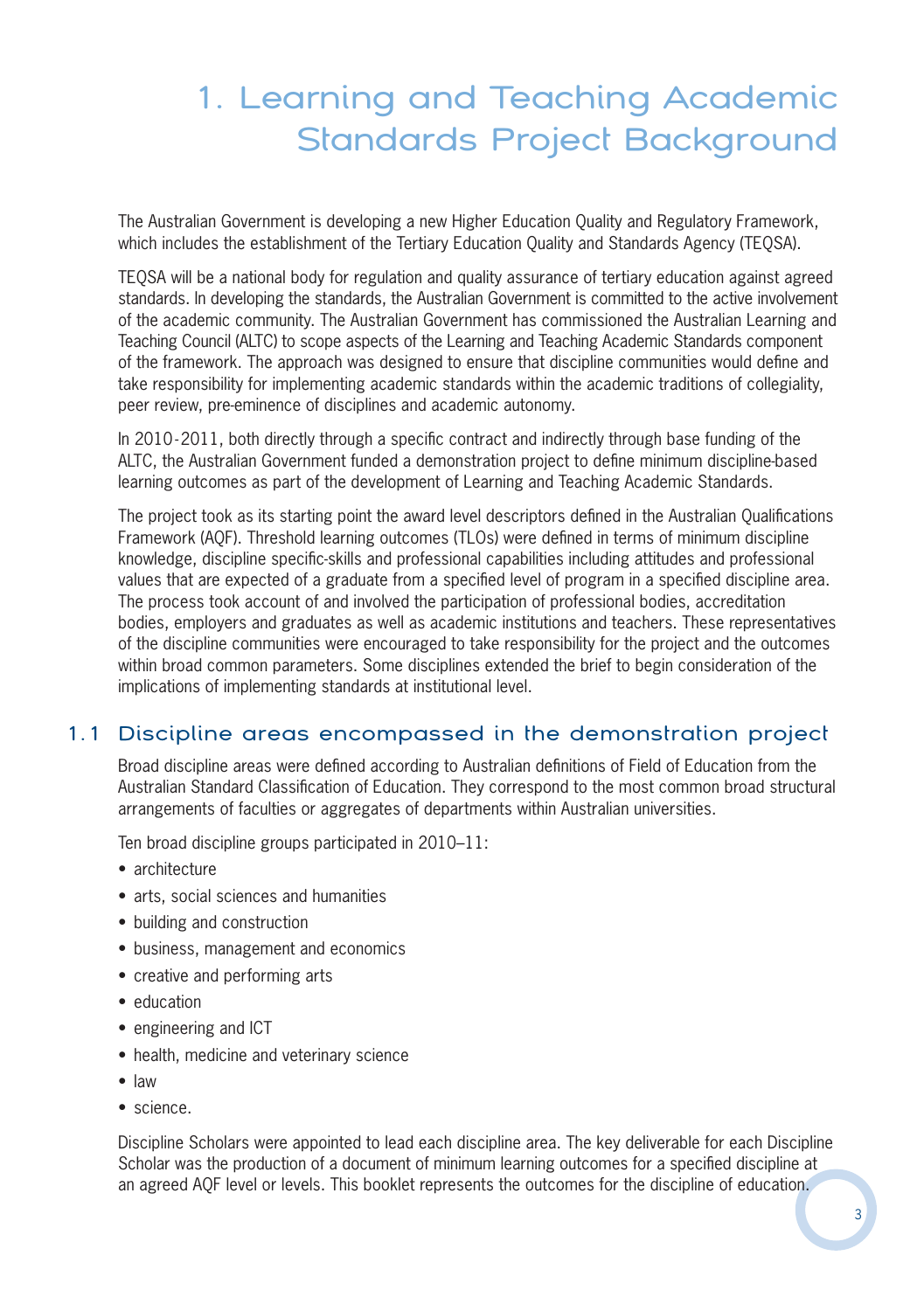# 2. Education in the Learning and Teaching Academic Standards Project

### 2.1 Scope

This statement of threshold learning outcomes is intended to cover programs of study that lead to the award of a masters degree in the field of education defined as Level 9 in the Australian Qualifications Framework (AQF).

There are three major types of masters degrees in education offered by 37 Australian universities and by eight private non-university higher education providers (HEPs). They are designated as Master of Education, Master of Teaching and master of an education specialisation such as Master of Higher Education. Most frequently offered is the Master of Education degree, with more than 140 offered across all HEPs. Generally these degrees do not qualify graduates for initial teacher registration and are undertaken by those seeking to specialise and/or upgrade their existing qualifications. The Master of Education can be undertaken by coursework or research.

The Master of Teaching degree is offered by most of the 36 university schools or faculties of education in Australia and by one private HEP. The degree is undertaken as a pathway to qualifying for initial teacher registration.

This statement applies to those masters degrees offered in the broad field of education by registered HEPs. These include Master of Education (Coursework), Master of Education (Research), Master of Teaching and other masters degrees in specialised fields of education, such as Master of Religious Education or Master of Art and Design Education. Many coursework degrees contain a significant element of independent study or research. Master of Teaching degrees are normally of two years (full-time) duration in order to meet the Australian Institute for School Leadership (AITSL) requirement of a minimum of two years discipline and professional study in education. They will also contain a practicum component of supervised teaching experience as required by state teacher registration authorities.

The statement does not cover other levels of qualification, e.g. bachelors degrees, or postgraduate diplomas.

The threshold learning outcomes (TLOs) set out in these standards represent the minimum learning outcomes expected of a graduate with a masters level degree in the field of education. They are not intended to be teacher registration standards, nor as standards for registration in any professional specialisation. Where these masters degrees qualify graduates for professional registration as a teacher or for other professional occupations in education, they should be read in conjunction with the relevant standards established by AITSL or other relevant national accreditation or registration standards.

The threshold learning outcomes are intended to be advisory to HEPs who will set their own standards for admission, attainment and completion of any masters degrees in education.

## 2.2 Rationale

In 2010 the Australian Council of Deans of Education (ACDE) recommended that the education discipline be included in the ALTC Learning and Teaching Academic Standards (LTAS) project. The recommendation was that participation be limited to courses at the Masters level (AQF Level 9).

The reasons for the ACDE to restrict the project to the masters level were related to the development of the National Professional Standards for Teachers by the Australian Institute for Teaching and School Leadership (AITSL). The ACDE took the view that these initial teacher registration standards entail statements of learning outcomes. Specifically, the AITSL standards require teachers to demonstrate professional knowledge, professional practice and professional engagement. Thus, the standards specify what it is that teachers will be expected to know, what they will be able to do and what professional standards they will demonstrate. Whilst these standards are important for teachers entering the profession with a bachelors degree, there was a distinct gap in the identification of learning outcome standards at the masters level.

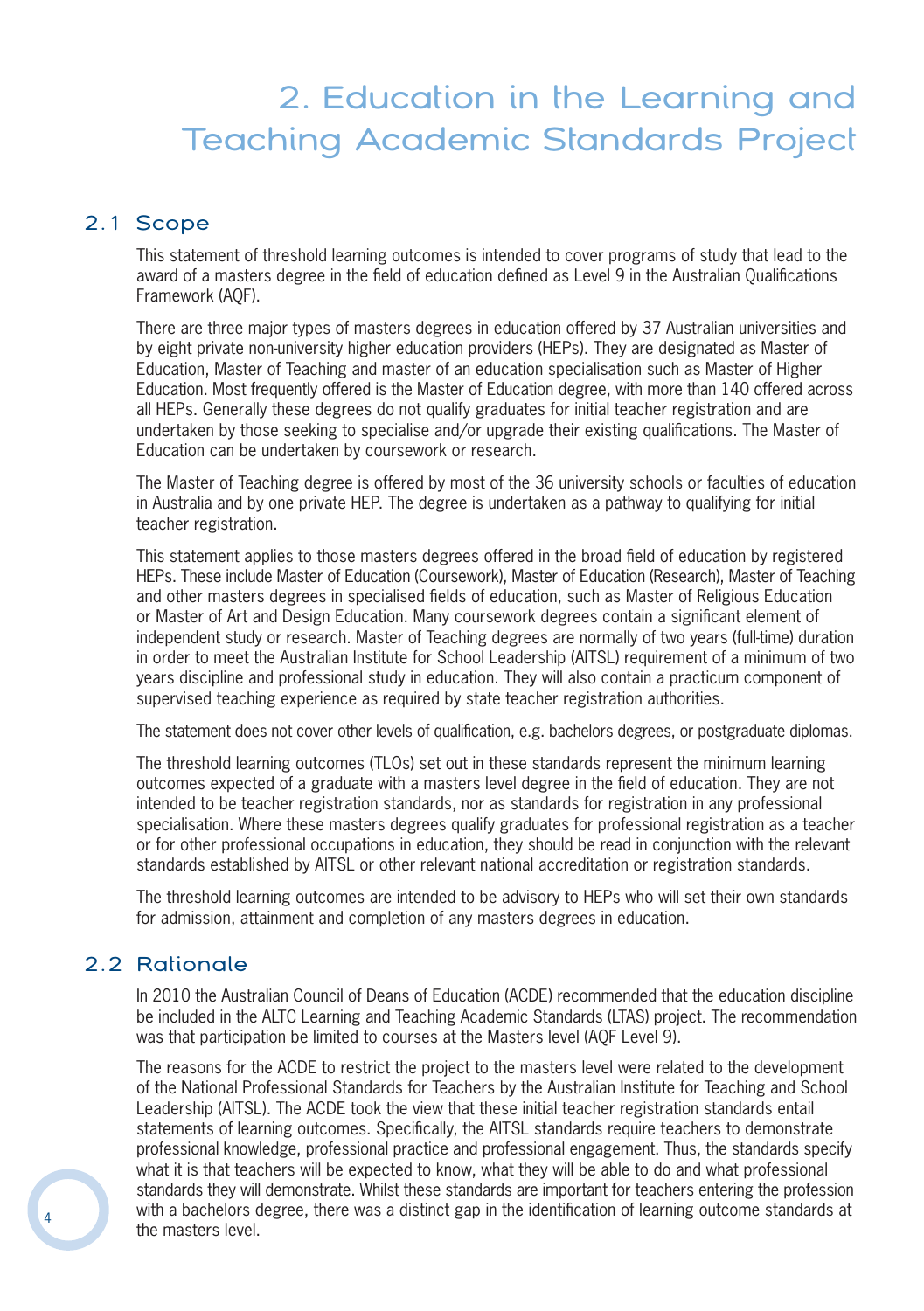ACDE also took the view that it was important to focus on the broad discipline of education that engages with its own bodies of theory, knowledge and practice, rather than simply with teacher education, or a similar range of discipline specialisations. For this purpose, masters level courses in education were seen as a better fit, in that they tended to focus on greater depth of theory and practice in education.

This project has been referenced against national and international benchmarks, specifically, the Australian Qualifications Framework (AQF), the Australian Institute for Teaching and School Leadership (AITSL) benchmark statements, the UK Quality Assurance Agency for Higher Education (QAA) benchmark statements and Tuning-Europe, the latter having explicit standards for education at masters level.

## 2.3 Consultation and development process

The project commenced officially on 1 April 2011 with the appointment of a Discipline Scholar. The project has been subject to time constraint due largely to the closure of the ALTC – necessitating completion by the end of August.

The consultation and development process was guided by a national Expert Advisory Group (EAG) and a more inclusive national Discipline Reference Group (DRG), both established in early May 2011. The DRG included representatives from peak Australian education organisations and government authorities, together with senior educators (see Appendix 1). The DRG included representation from Australian Council of Deans of Education (ACDE), Australian Institute for Teaching and School Leadership (AITSL), Department of Education, Employment and Workplace Relations (DEEWR), Victorian Institute of Teaching (VIT), Australian Association for Research in Education (AARE), Australian Vocational Research and Training Research Association (AVETRA), a representative of the Council of Private Higher Education (COPHE) and members of Australian university faculties and schools of education.

The EAG met weekly by teleconference and the DRG held two face-to-face meetings, the first in early June and the final meeting in early August.

The Discipline Scholar conducted consultative forums in Perth, Brisbane, Sydney, Adelaide and Melbourne to provide nationwide opportunities for advice and rigorous contributions from a wide cross-section of the profession. The forums were attended by representatives from metropolitan and regional universities, members of professional associations including the Australian College of Educators (ACE) and national and state teacher registrations authorities, including Western Australian Teachers Registration Board and VIT.

The Discipline Scholar also contacted a representative selection of staff members involved with masters courses in education at regional universities who were unable to attend the forums to seek comment and responses to draft threshold learning outcome statements.

The consultative process was advanced by the formation in June of the Network of Associate Deans of Learning and Teaching in the Discipline of Education (NADLATE). The facilitation of the formation of this group has been supported and funded by the ALTC. This group has provided a rich and well-informed resource for the project.

#### Survey

A short survey was constructed and distributed to masters course coordinators, professional associations and government agencies. A total of 41 responses were received. The survey invited respondents to comment on, and indicate their level of support for, the draft threshold learning outcome statements. The responses largely endorsed the draft statements, with over 90 per cent of respondents indicating agreement or strong agreement with the statements.

The respondents also indicated, with approximately 80 per cent agreeing, that there was room for further development of the achievement of learning outcomes in the existing masters courses. One respondent expressed the view that; "These threshold learning outcomes are integral to the development and/or implementation of any masters programme in Australia". Some respondents expressed the need for caution that the TLOs should not become mandatory, but none expressed a negative view of the process or draft TLOs.

Due to the time constraints imposed on the process it was not possible to conduct international consultations nor invite international participation on the DRG. Some other LTAS projects with timeframes of 12 to 18 months were able to do this.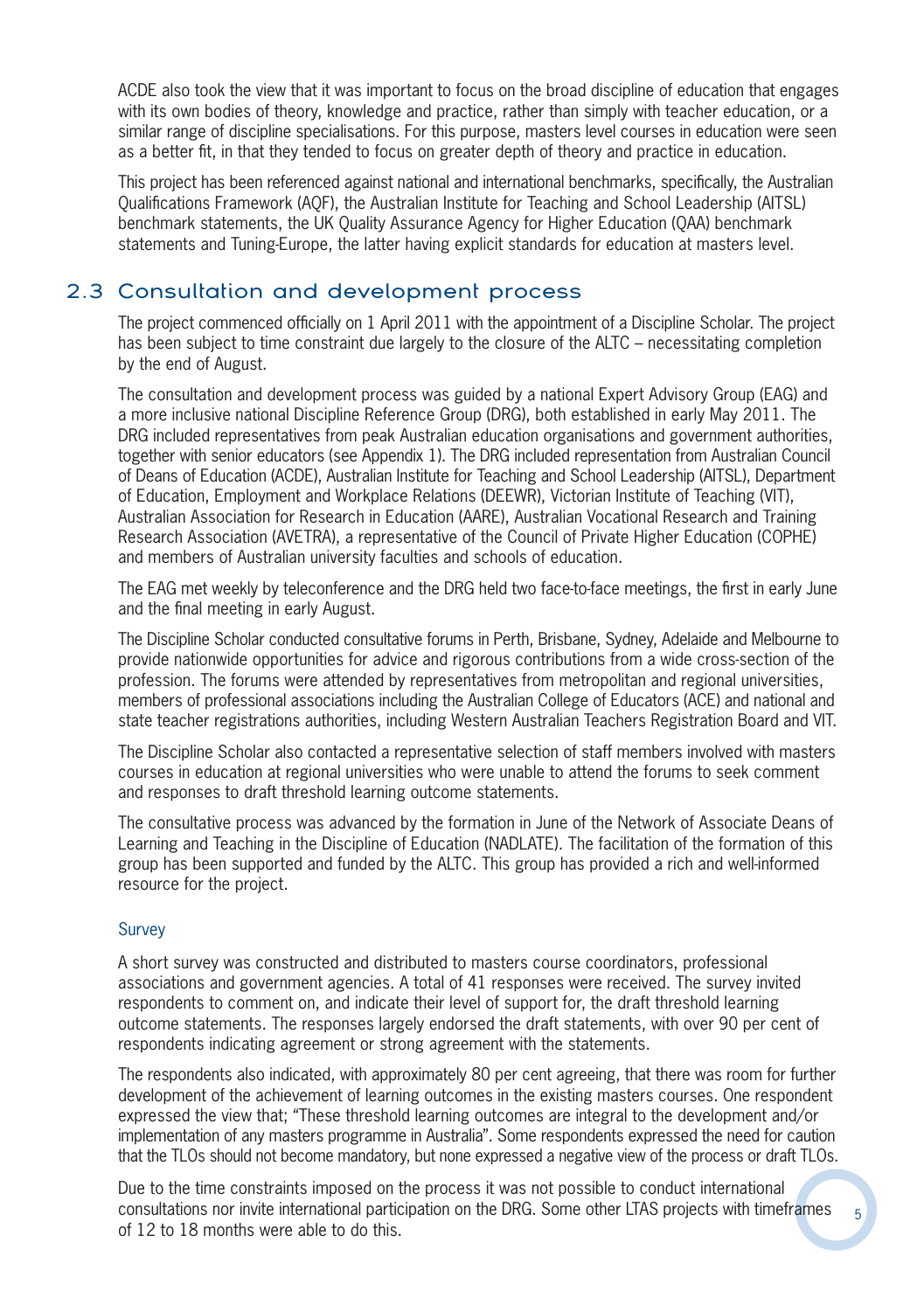# 3. Learning and Teaching Academic Standards Statement for Education

The Learning and Teaching Academic Standards Statement for Education is structured as follows.

- Section 3.1: The nature and extent of the education discipline.
- Section 3.2: Detailed description of the threshold (core/minimum) learning outcomes that can be expected of a graduate with a master of education degree.

Six threshold learning outcomes were specified to ensure that the threshold learning outcomes (TLOs) were neither too generic nor too specific and prescriptive of content. Efforts have been made to ensure minimal overlap across the TLOs and, as far as possible, that each is defined independently. It is expected that graduates will demonstrate a broad and coherent assimilation of the TLOs.

### 3.1 Nature and extent of the education discipline

To be educated is not to have arrived at a destination; it is to travel with a different view.

R S Peters<sup>1</sup>

Education as a discipline is essentially involved with the study of learning and teaching. It centres on the generation, acquisition, social construction and interchange of knowledge in all its theoretical and practical detail and complexity.

The discipline of education is one of the founding disciplines of thought. It has a long history and tradition reaching deep into ancient scholarship. Education was discussed as a discrete field of knowledge and practice by Plato, Aristotle and Epicurus. It was a central topic of Roman scholarship and debate and has noble origins in Judaic, Islamic, Confucian and Indigenous traditions.

Today, in a competitive and globalised world where knowledge and advanced skills are increasingly valued, education has taken on a new level of importance. It has become central to personal, social, cultural and economic success and has become a high policy priority for governments. Educated citizens are the foundation of strong, inclusive and democratic societies.

The field of education represents the largest professional group in Australia. The education and training industry is the fourth largest in Australia. Employing 829,800 educators, it constitutes 7.6 per cent of the total workforce (DEEWR 2010). According to the Department of Education, Employment and Workplace Relations over the last 10 years, employment in education and training rose by 205,300 (or 32.9 per cent), which represents an average annual growth rate of 2.9 per cent.<sup>2</sup> The training and education industry has been one of Australia's fastest growing export sectors, contributing \$18.6 billion in export income to the Australian economy in 2009.3 The contribution of the education discipline is critical to this success.

There are currently approximately 45,000 EFT students enrolled in education degrees in Australian universities (ACDE 2010).

3. Australian Education International, May 2010, Research Snapshot: Export Income to Australia from Education Services in 2009, Australia.

<sup>1.</sup> Peters, R. S.,(1965) Education as Initiation, in Archambault, R., Philosophical Analysis and Education, p. 110, New York, Humanities Press. 2. Employment Outlook for Education and Training' February 2010, DEEWR source: http://www.skillsinfo.gov.au/NR/rdonlyres/ 5FCC8F9F-19E0-4AFA-9EA3-0C99B73ED0AB/0/OutlookEducationandTraining.pdf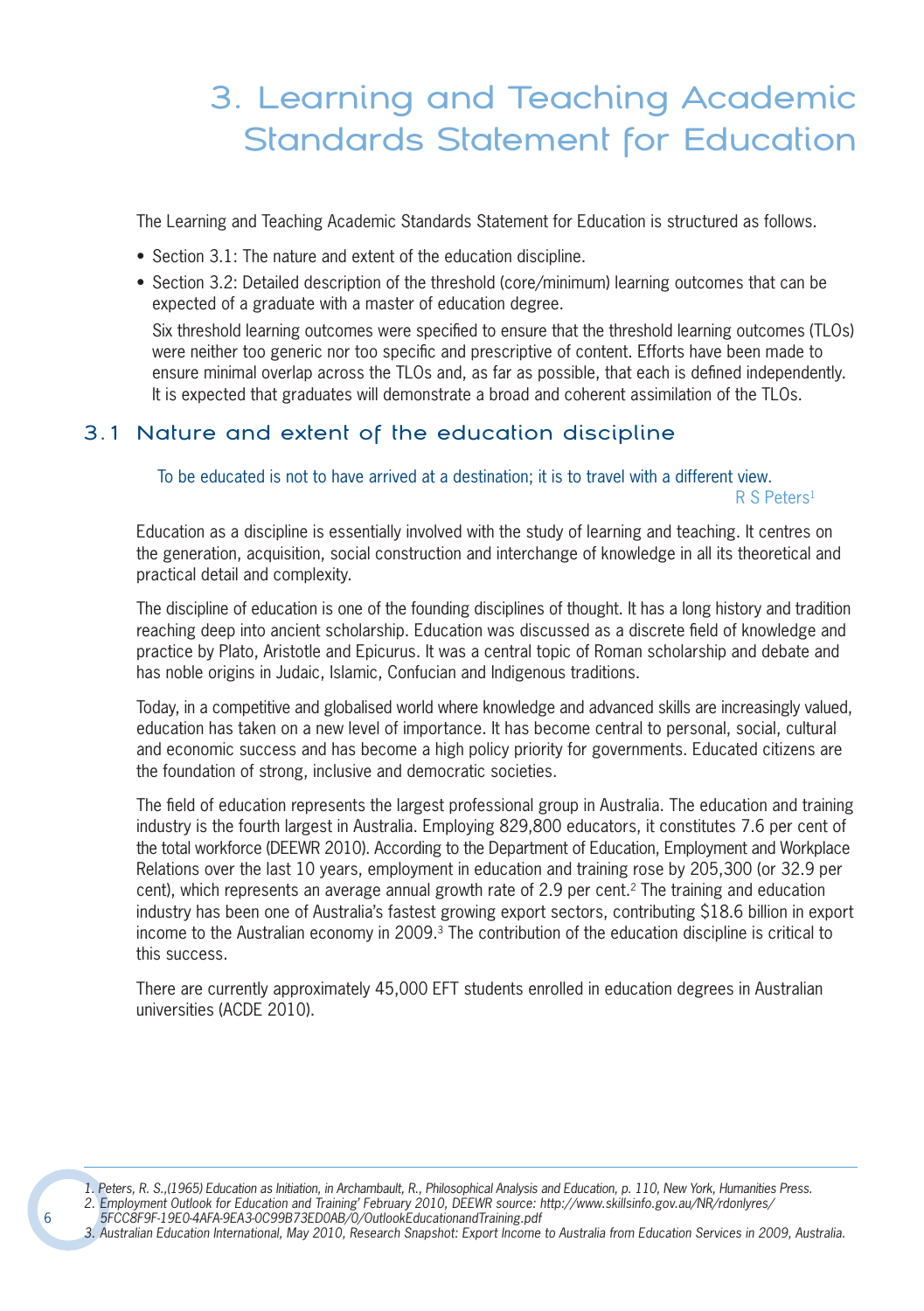#### The nature of the discipline

Education is a discrete discipline with its own traditions, bodies of knowledge, methodologies and communities of scholarship and practice. It is embedded in the family of disciplines that centres on political, philosophical, social, ethical, historical, cultural, psychological, and religious studies. However, education is also a multi-disciplinary endeavour with links to all other disciplines as they necessarily involve the processes of learning and engagement with their own bodies of knowledge and forms of practice.

#### The preparation of professional practitioners in education

The core discipline of education is founded on study and research in the theory and practice of learning, pedagogy, curriculum, and learning environments, as well as studies of the history, philosophy, sociology, psychology and politics of education.

The profession of education, based on the practice of the discipline, is concerned with the development of knowledge in the discipline and preparation of professionals for a range of education settings and specialisations.

It has become common practice, as it is with the European Tuning Project, to divide the field of education between the domains of 'Education Sciences or Studies' and 'Teacher Education'. This division is commonly made within the discipline and is understandable given the scale of the enterprise of teacher education, but this conceptualisation can be misleading in that teacher education is but one of many specialisations that finds their foundations in the core discipline of education.

Education is constituted by an extensive range of specialisations; which include the education of teachers and other professionals for:

- early childhood education
- primary education
- middle years education
- secondary education.

It also includes the distinct fields of teacher professional learning for:

- vocational education and adult education
- workplace education and training
- higher education
- a range of professional development and lifelong learning specialisations, typified by leadership and management education.

There is a further long list of education specialisations which includes, but is not limited to, languages education, special education, Indigenous education, religious education, cultural and arts education, physical and outdoor education, environmental education, and counselling and outreach education.

The key concepts that define the domain of professional education are:

- curriculum (essential knowledge, skills and capabilities)
- pedagogy (approaches to learning and teaching, assessment, learning technologies)
- learning environments (schools, early childhood settings, international settings, VET and Higher Education, workplaces and virtual learning environments)
- skills development (cognitive, analytical and critical, practical, vocational, agency and leadership skills)
- communication (verbal, written, visual, cross-cultural and use of communication technologies)
- personal and social development and transformation (education for ethical, emotional and spiritual maturity and reflective judgement).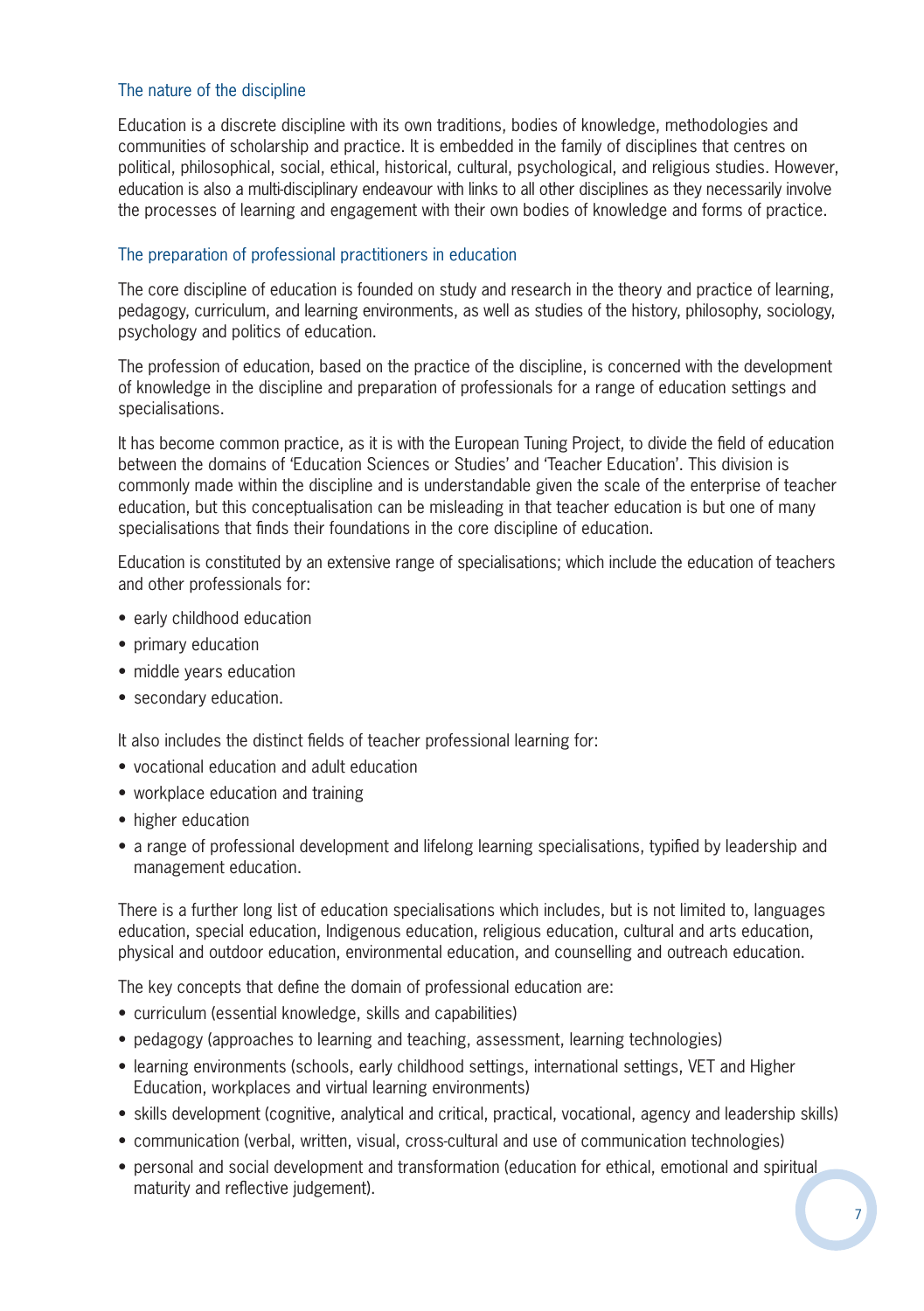#### The significance of the discipline

The discipline of education plays a new, critical and central role in a knowledge-based society. The key to economic success is increasingly to be found in a highly educated and sophisticated and increasingly globalised workforce. Similarly, the key to societal success is well-informed, active and empowered citizenry. As a result, many governments worldwide have been prepared to increase financial investment in, and the commitment of policy and resources, to the development of education at all levels.

The discipline of education is of major constitutive economic, social and political importance. It does more than any other field of academic endeavour to shape, maintain and transform the qualities of a community and to empower its members.

The discipline of education facilitates pedagogical processes that develop capacities for reasoning, understanding and imagining the world; the capabilities for purposive action and interaction; and the wisdom to reflectively, critically and accountably judge the consequences of such action on the part of self and others.

Finally, the discipline of education intrinsically values the development of personal autonomy and fulfilment that make for a rich order of being that ultimately makes life meaningful and worthwhile.

## 3.2 Threshold learning outcomes for education

The following threshold learning outcomes are to be read in the context of application to the discipline of education at a masters level.

#### TLO1: Knowledge

Graduates posses an in-depth understanding of the field of education as it relates to their area of study, and where applicable, in specialist courses, an advanced understanding of at least one specialist area within the field of education.

Graduates demonstrate that they have achieved comprehensive knowledge of an area, or areas, of education. Their knowledge is evidenced by engagement with current topics and issues in an area or specialisation. They also demonstrate knowledge of the scope of the discipline incorporating a global perspective, and from the focus of their area of study, its points of intersection with related discipline fields. Graduates have, according to their area of study, knowledge and understanding of Indigenous education, including the history and cultural development of the Indigenous peoples of Australia.

Graduates demonstrate knowledge of current research findings and methods in, or related to, their area of specialisation.

#### TLO2: Skills

Graduates have achieved advanced cognitive, creative, analytical, critical and practice skills consistent with advanced knowledge and/or higher-level professional practice in an area of education.

Graduates demonstrate a high level of practical competence in the cognitive, creative, analytical, critical and practical skills that are essential to their selected field of study or professional practice in education and, where relevant, a mastery of the particular skills required for an area of specialisation. They also have the skills to interpret, apply and/or conduct research.

#### TLO3: Application – Exercise of Knowledge and Skills

Graduates have achieved an advanced capacity to synthesise theoretical understanding and practical skills to effectively plan, analyse, present and implement complex activities in their chosen area of study or specialisation.

Graduates demonstrate the capability to work at a high level in the application of theory and practice to complex problem solving, current debates and/or professional settings. They will also lead innovation

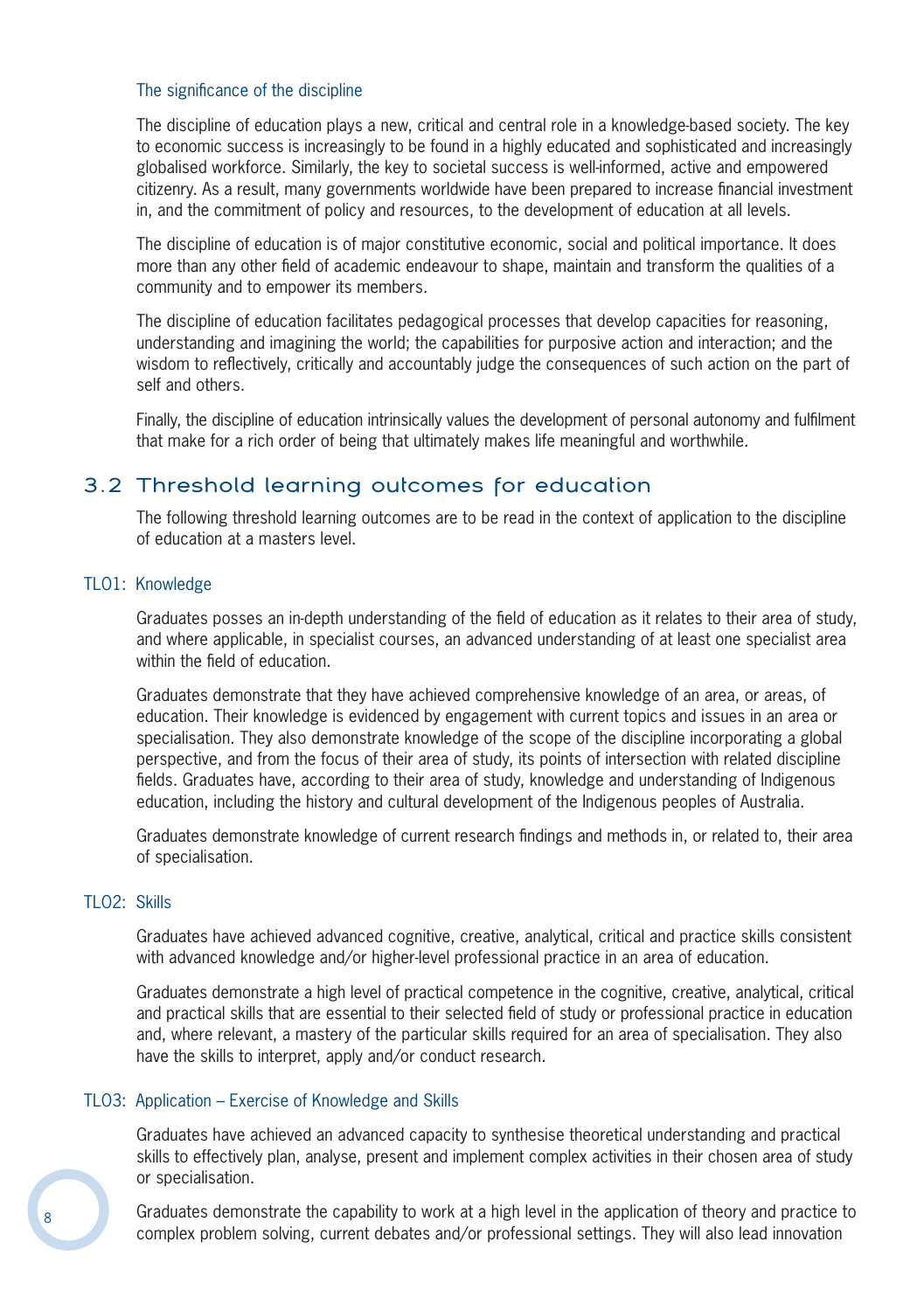and change in their area of study or professional specialisation and employ a range of advanced interpersonal, leadership and professional skills, as appropriate, to that area of study or specialisation.

Graduates also demonstrate, particularly in their area of specialisation, the application of current research findings and methods to an area of theory or practice.

#### TLO4: Communication, Collaboration and Leadership

Graduates have the advanced speaking, reading, writing, listening, interpretative and advocacy skills to equip them for leadership in their field of specialisation.

Graduates demonstrate an advanced knowledge and understanding of the discourses, debates and issues in education that relate to their field of study and/or specialisation. They communicate complex educational ideas to diverse social and cultural groups, particularly in their area of specialisation.

Graduates have the communication skills to work collaboratively with others in education or related fields. They also advance the interests of individuals (particularly those who experience disadvantage) and communities in the promotion of knowledge, skills and professional values.

#### TLO5: Research and Professional Learning

Graduates have a highly developed capacity for independent, autonomous, self-directed learning. They will interpret and pursue further learning priorities for continuing professional development including engagement with local and global issues.

Graduates demonstrate achievement of the advanced intellectual and practical skills needed to identify, investigate and explain issues in local and global education theory or practice that require structured and systematic research. They demonstrate the ability to understand, interpret, initiate and execute an inquiry-based project in a learning environment or for further study. They also apply research outcomes within their field of practice or study.

#### TLO6: Ethical and Responsible Professional Practice

Graduates have an advanced understanding of the values and ethical principles that underpin the broad field of education. They conduct their practice in complex settings in an ethical, collaborative, professional and accountable manner while valuing social and environmental sustainability. They also engage, from an educational perspective, with broader community issues of ethical conduct, equity and social justice. This is evidenced in the capacity for decision-making which focuses on learners in international and local contexts, and addresses wider community issues in an equitable and socially-just way.

Graduates recognise and reflect upon sensitive and complex issues – acting constructively in collaboration with others – to improve the learning outcomes for members of disadvantaged, diverse social and cultural groups and Indigenous communities. They demonstrate a high level of critical self-knowledge as a foundation for personal autonomy and professional judgement, in their study or professional practice in education. They make a positive contribution, particularly in their area of specialisation, to the development of the education profession.

9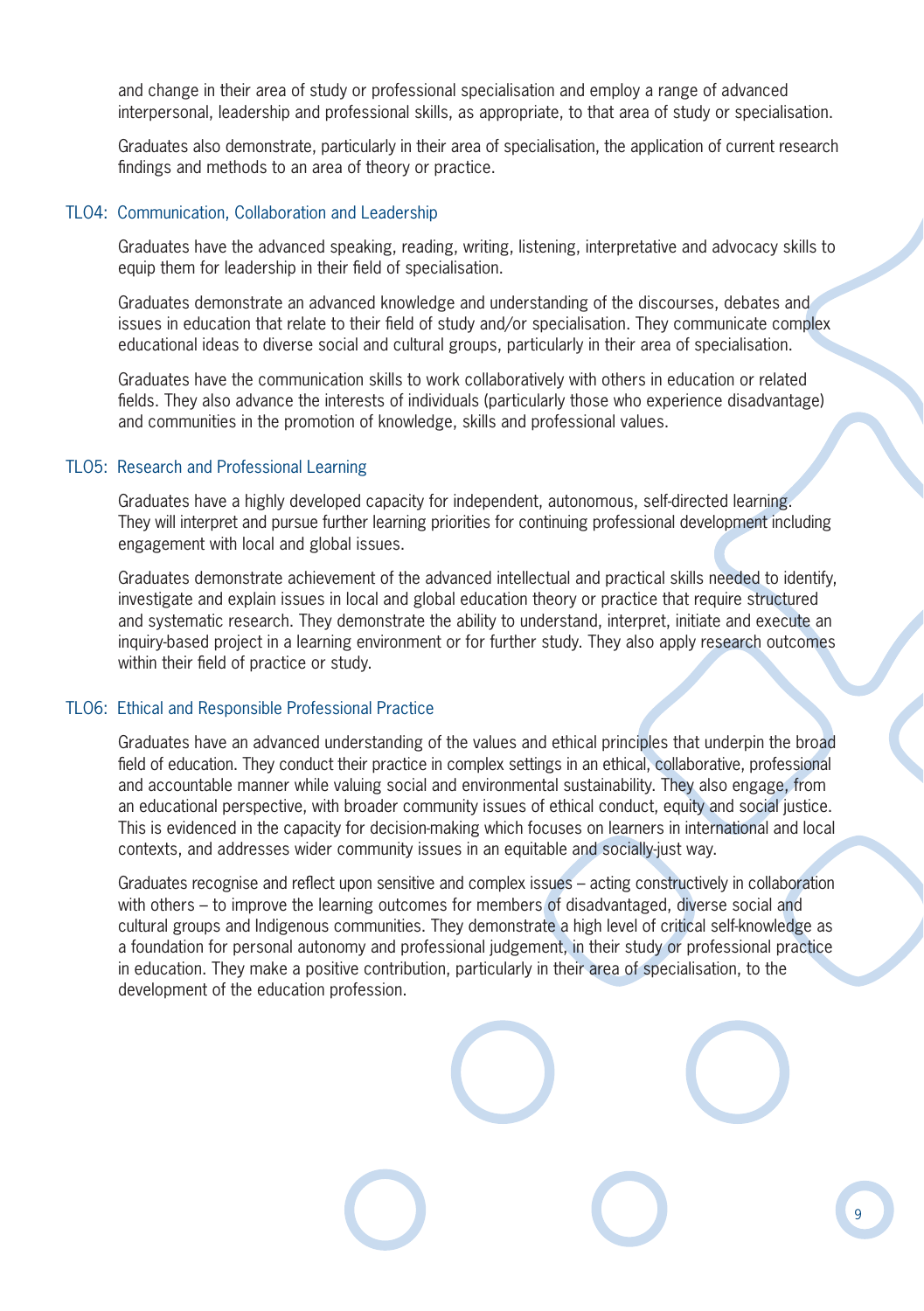## 4. Notes on Threshold Learning Outcomes for Education

## 4.1 General comments

The TLOs were first drafted by the Discipline Scholar in consultation with the Expert Advisory Group (EAG) and academic colleagues, taking account of the numerous learning outcomes statements to be found in existing masters in education degrees offered by Australian and international higher education providers. The draft TLOs were then considered by consultative groups who endorsed the broad approach, whilst offering a wide range of constructive suggestions for refinement and improvement. There was support from those involved in consultation for limiting the number of TLOs to no more than six. It was agreed that this was an appropriate number to cover the range of categories of learning outcomes that educators seek to achieve in course design.

- Knowledge
- Skills
- Application of Knowledge and Skills
- Communication, Collaboration and Leadership
- Research and Professional Learning
- Ethical Professional Practice.

Under each of these categories the more detailed statement sets out what it is that graduates are expected to know, and be able to do, as a result of their learning. Also, a statement of how they will be able to demonstrate that they have acquired that knowledge or capability is included.

The TLOs have been formulated, in part, against the background of the revised Australian Qualifications Framework (AQF) published in March 2011. The AQF specifies generic learning outcome descriptors for masters degrees at Level 9. The AQF descriptors fall under the dimensions of Knowledge, Skills and the Application of Knowledge and Skills and generally address learning outcomes in terms of depth, breadth and complexity.

The TLOs for masters degrees in education specified here are intended to map across the generic AOF specifications and to also extend and further articulate them. This consideration has taken on a new importance with the establishment of the Tertiary Education Quality and Standards Agency (TEQSA) from July 2011. TEQSA sets out five standards that all Higher Education Providers (HEPs), both self-accrediting and non-self-accrediting, are expected to meet. The AQF forms the basis for the second of these standards, the 'Qualification Standard', which is a mandatory, or 'threshold' standard. TEQSA also expects HEPs to meet certain minimum performance levels under Standard Four of the Teaching and Learning Standard. The current detailed statements of TLOs are intended to inform the TEQSA establishment process in setting this standard.

The TLOs were also drafted with reference to Australian Institute for Teaching and School Leadership (AITSL) documents, particularly the National Professional Standards for Teachers, published in February 2011. Whilst the statement of TLOs relates to the discipline of education and not to teacher registration, it is important that there be a resonance between the learning outcomes required for professional practice and those that reflect the core discipline. This is particularly the case where the TLOs cover the Master of Teaching degree.

The TLOs were also drafted with reference to certain international benchmark standards. The two standards of most relevance were the Quality Assurance Agency for Higher Education (QAA) benchmark statement, UK and the European Tuning project. The QAA offers generic learning outcome descriptors at the masters level, whilst Tuning-Europe offers both masters level generic descriptors and discipline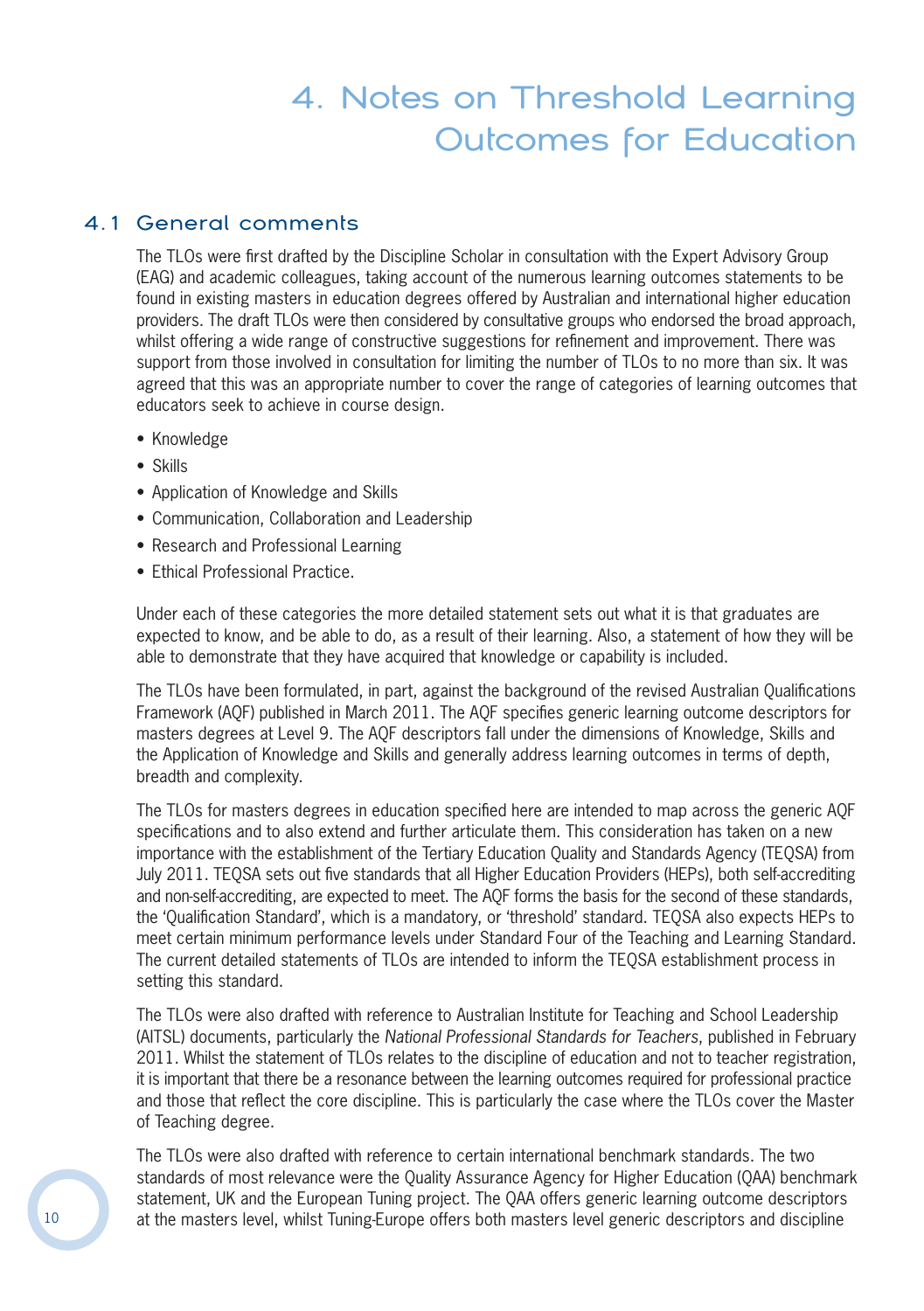specific education learning outcome descriptors. The Tuning descriptors serve:

as a platform for developing reference points at subject area level. These are relevant for making programmes of studies comparable, compatible and transparent. Reference points are expressed in terms of learning outcomes and competences. Learning outcomes are statements of what a learner is expected to know, understand and be able to demonstrate after completion of a learning experience.<sup>4</sup>

Some of these descriptors have been used in the commentary notes on the TLOs.

## 4.2 Commentary

The threshold learning outcomes are to be read in conjunction with the 'Nature and extent of education" statement.

#### TLO1: Knowledge

Graduates have an in-depth understanding of the field of education as it relates to their area of study and where applicable, in specialist courses, an advanced understanding of at least one specialist area in the field of education.

By referring to "area of study or specialisation", this TLO aims to capture the diversity, range and specificity of knowledge covered in the range of masters degrees. It recognises that some master of education degrees will be undertaken with the aim of achieving a broad and general knowledge of issues or topics in education, whilst at the other end of the spectrum some degrees such as the Master of Education (Special Needs Education) will involve highly specialised professionally focused knowledge.

The TLO also covers the AQF descriptors for knowledge.

The QAA descriptors at Masters (Level 7 UK) require students to demonstrate:

a systematic understanding of knowledge, and a critical awareness of current problems and/or new insights, much of which is at, or informed by, the forefront of their academic discipline, field of study or area of professional practice (p.20).

Tuning descriptors for Second Cycle (Masters) courses specify for knowledge that graduates have at advanced level "the capacity to understand and manipulate ideas and thoughts" (p.111).

#### TLO2: Skills

Graduates have achieved advanced cognitive, creative, analytical, critical and practice skills consistent with advanced knowledge and/or higher-level professional practice in an area of education.

This TLO recognises that masters graduates will acquire a wide diversity of advanced skills in the course of their theoretical or applied study. It recognises that in the case of masters degrees by research, this might include either advanced skills in analysis or critique or advanced skills in data collection and data analysis. It also recognises that some masters degrees will be undertaken in the area of vocational education and training.

The TLO also covers the AQF descriptors for skills.

QAA descriptors indicate "a comprehensive understanding of techniques applicable to their own research or advanced scholarship" (p.20).

Tuning descriptors in the second cycle often describe this competence in more professional terms, and may be more closely associated with activities to be performed in the workplace such as collecting information from diverse sources and writing a report on a complex issue (p.97).

<sup>11</sup> 4. Tuning – Europe, (2009) Reference Points for the Design and Delivery of Degree Programmes in Education, p. 11, Publicaciones de la Universidad de Deusto, Bilbao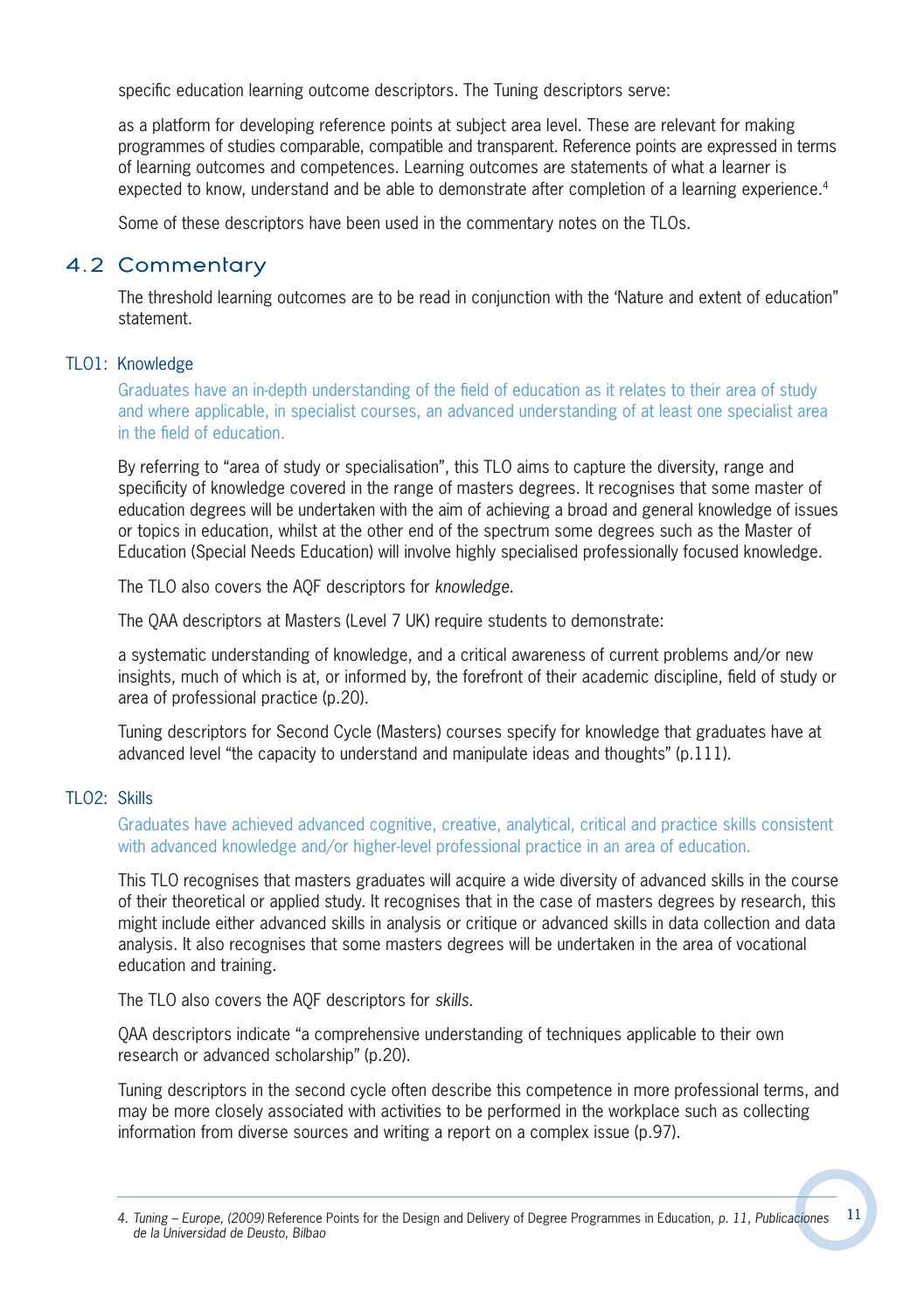#### TLO3: Application – Exercise of Knowledge and Skills

Graduates have achieved an advanced capacity to synthesise theoretical understanding and practice skills to effectively plan, analyse, present and implement complex activities in their chosen area of study or specialisation.

This TLO recognises that all masters graduates will be expected to have the capability to synthesise knowledge and skills for the planning or implementation of complex activities such as strategic planning or advanced problem solving. The area of application of the learning outcome might be either in a broad theoretical or professional field or in a more focussed specialisation.

The TLO also covers the AQF descriptors for the application of knowledge and skills.

QAA descriptors state that:

originality in the application of knowledge, together with a practical understanding of how established techniques of research and enquiry are used to create and interpret knowledge in the discipline (pp.20–21).

Tuning – Dublin Descriptors describes this as:

can apply their knowledge and understanding, and problem solving abilities in new or unfamiliar environments within broader (or multidisciplinary) contexts related to their field of study  $(p.3)$ .

#### TLO4: Communication, Collaboration and Leadership

Graduates have the advanced speaking, reading, writing, listening, interpretative and advocacy skills to equip them for leadership in their field of specialisation.

This TLO intentionally takes a strategic view of communication as a learning outcome. At masters level, graduates should have not just superior communication skills, but should also have the competence to use those skills for the achievement of desired outcomes in a professional setting. That setting could be in the communication of complex ideas, research findings or policies, or the professional education settings requiring the demonstration of leadership. Graduates will also normally have the skills to communicate and interact with diverse social and cultural groups across a range of age and educational attainment levels.

The AQF includes communication as one of the skills required of graduates.

The QAA does not specify outcomes under this heading.

Tuning – Dublin Descriptors for second cycle specifies:

can communicate their conclusions, and the knowledge and rationale underpinning these, to specialist and non-specialist audiences clearly and unambiguously (p.3).

#### TLO5: Research and Professional Learning

Graduates have a highly developed capacity for independent, autonomous, self-directed learning. They will interpret and pursue further learning priorities for continuing professional development including engagement with local and global issues.

Most masters degrees in education offered in Australia and internationally specify an advanced capability for further autonomous or self-directed learning as a priority learning outcome. This capability is clearly important for masters by research graduates who often plan to undertake further advanced research at the doctoral level. The capability is regarded as equally important for graduates entering into professional practice and who are expected to keep abreast of current developments to provide leadership in their professional workplace or area of specialisation.

The Business Council of Australia in the 2010 statement, Higher Education: Lifting the Quality of Teaching and Learning, also prioritises this outcome and notes the importance of "the preparedness of the people who lead and work in the business to engage in continual learning…" (p.2).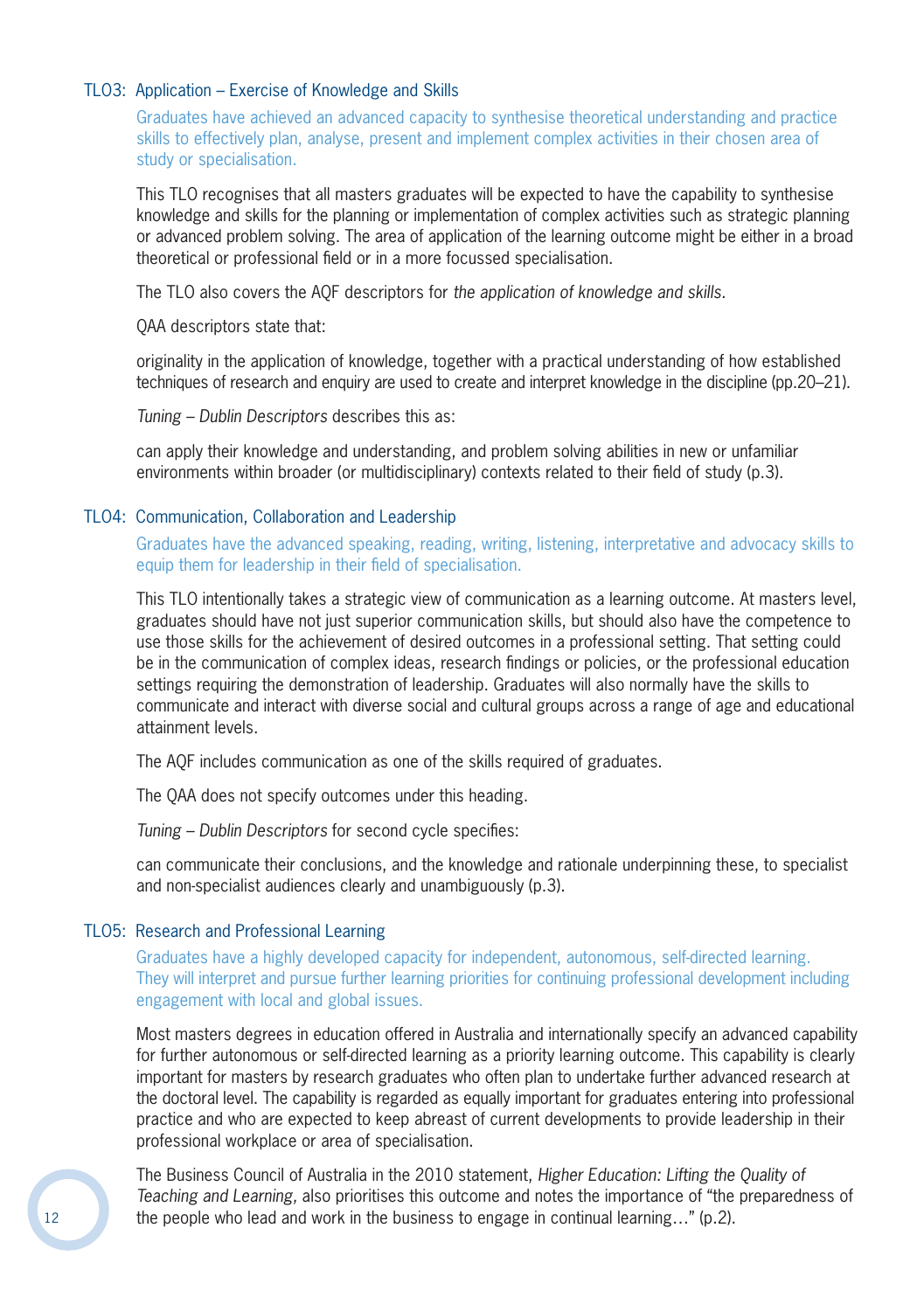John Dewey went so far as to claim that, "the object and reward for learning is the continued capacity for growth."<sup>5</sup>

QAA descriptors state in Master's Degree Characteristics March 2010 that graduates will:

demonstrate self-direction and originality in tackling and solving problems, and act autonomously in planning and implementing tasks at a professional or equivalent level and continue to advance their knowledge and understanding, and to develop new skills to a high level (p.16).

And Tuning – Dublin Descriptors specify:

have the learning skills that allow them to continue to study in a manner that may be largely self-directed or autonomous (p.3).

#### TLO6: Ethical and Responsible Professional Practice

Graduates have an advanced understanding of the values and ethical principles that underlie the broad field of education. They conduct their practice in complex settings in an ethical, collaborative, professional and accountable manner, valuing social and environmental sustainability. They also engage, from an educational perspective, with broader community issues of ethical conduct, equity and social justice. This is evidenced in decision making which focuses on learners in an international and local context, and addresses wider community issues in an equitable and socially-just way.

This is a complex but critical learning outcome. Philosophers and theorists of education from Plato to Rousseau and Dewey point to the implicit moral purpose behind the education process. Frequently they go so far as to claim that a learning process that does not aim to produce ethically good outcomes for the individual and the community falls short of the definition of education.

The aims of individual and community advancement are reflected in the outcome statements of most Australian and international masters degrees. It is clearly expected that graduates will have an advanced capacity to recognise and manage complex and often contested ethical issues.

It is important in this TLO that masters graduates be able to demonstrate an advanced quality, and not just a greater quantity, of learning.

QAA notes as an outcome at Level 7 Master's Degree Characteristics March 2010; "the exercise of initiative and personal responsibility" (Appendix 2A, p.16).

Tuning – Reference Points for the Design and Delivery of Degree Programmes in Education; expects graduates of second cycle education degrees to have the "ability to reflect on values appropriate to education activities" (p.40).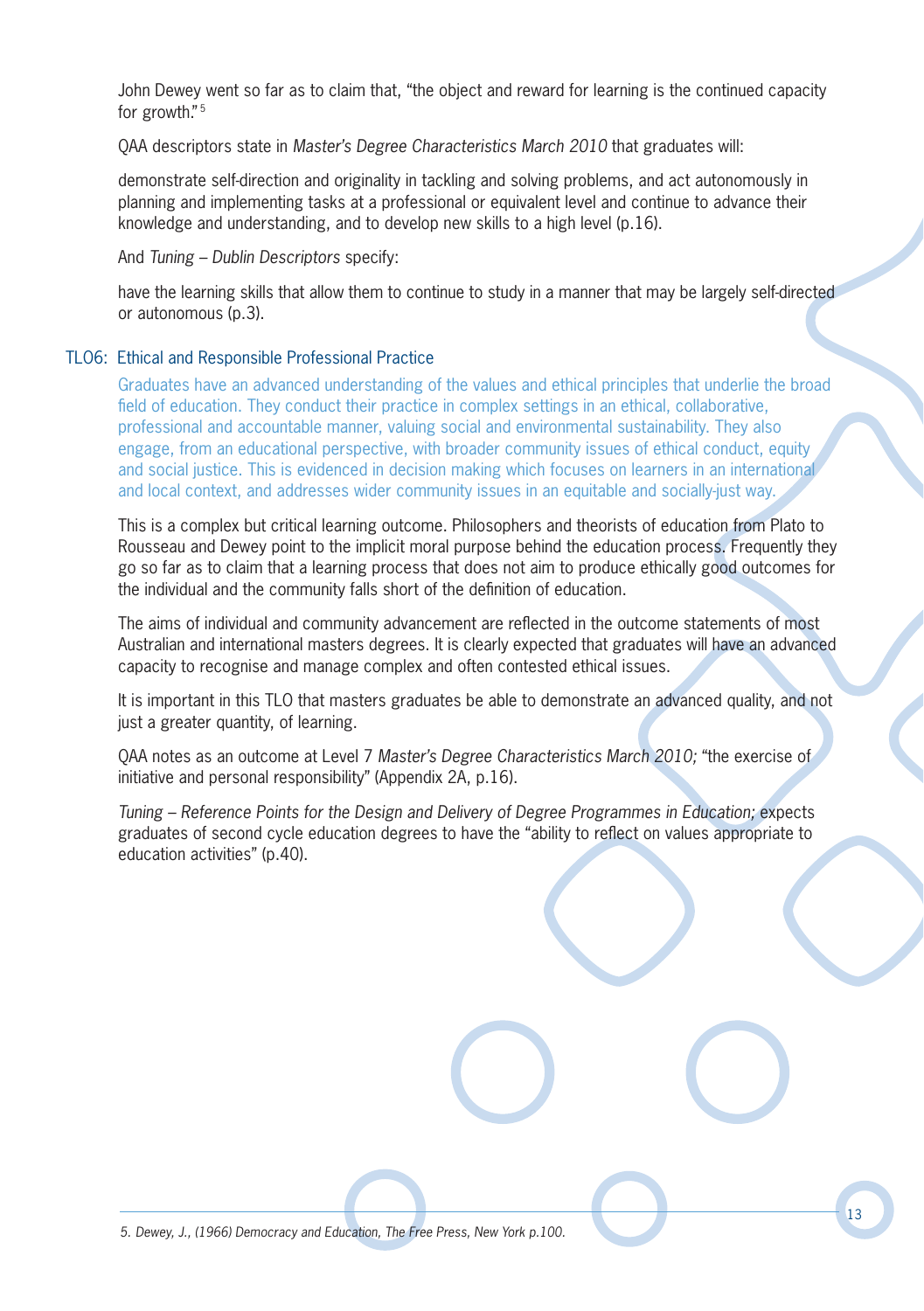## Appendix 1: Discipline Reference Group

The Discipline Reference Group (DRG) will support the development and implementation of the Learning and Teaching Academic Standards (LTAS) project as defined in the project plan for each discipline group. The DRG will be convened by the Discipline Scholars. The DRG for Education will work closely with the Australian Council of Deans of Education (ACDE) in the development and implementation of the project.

The DRG will have the following terms of reference:

- to provide advice to the Discipline Scholar on the development and implementation of the LTAS project
- to draft and/or review drafts of project-related material, including statements of threshold learning outcomes
- to facilitate and support engagement with key discipline group stakeholders.

The DRG will meet as required during the project.

The DRG will be supported by a smaller Expert Advisory Group (EAG), drawn from the DRG membership. The EAG will act as a steering group for the project and provide direct advice and support to the Discipline Scholar on a regular basis.

#### Membership

Discipline Reference Group

| Dr Claire Atkinson                         | Director, Quality Unit Higher Education Group<br>Department of Education, Employment and Workplace Relations<br>(DEEWR) |
|--------------------------------------------|-------------------------------------------------------------------------------------------------------------------------|
| Dr Peter Beamish                           | Dean, Faculty of Education and Science, Avondale College<br>(Representing Council of Private Higher Education (COPHE))  |
| <b>Professor Denise Chalmers</b>           | University of Western Australia.<br>President, Council of Australian Directors for Academic<br>Development (CADAD)      |
| Professor Brenda Cherednichenko<br>(Chair) | Executive Dean, Faculty of Education and Arts<br><b>Edith Cowan University</b>                                          |
| Professor Bob Conway                       | Dean of Education, Flinders University                                                                                  |
| Ms Ros Cornish                             | CEO, Lady Gowrie Tasmania<br>(Representing the Early Childhood Sector)                                                  |
| Dr Gregory Heath                           | Discipline Scholar, Faculty of Education, La Trobe University                                                           |
| Professor Lyn Henderson-Yates              | Deputy Vice-Chancellor, Broome Campus, Notre Dame University                                                            |
| <b>Associate Professor Helen Huntly</b>    | Dean, School of Education, Central Queensland University                                                                |
| <b>Ms Helen Kenneally</b>                  | Executive Officer, Australian Council of Deans of Education (ACDE)                                                      |
| <b>Professor Lorraine Ling</b>             | Executive Dean, Faculty of Education, La Trobe University                                                               |
| <b>Mr Edmund Misson</b>                    | General Manager, Australian Institute for Teaching and School<br>Leadership (AITSL)                                     |
| Ms Ruth Newton                             | Manager, Accreditation, Victorian Institute of Teaching                                                                 |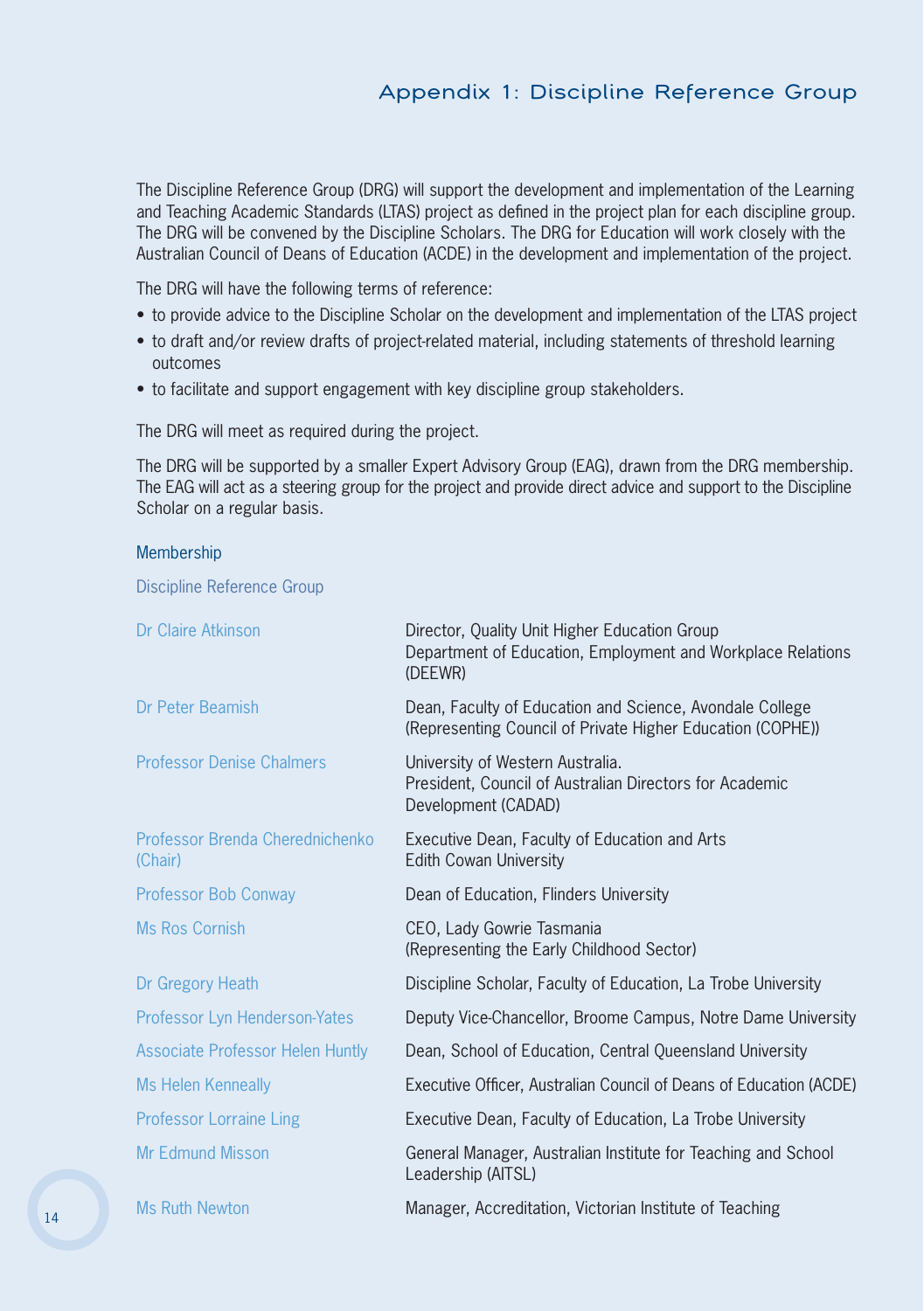| Associate Professor Michele Simons      | University of South Australia<br>(representing Professor Christine Halse President, Australian<br>Association for Research in Education (AARE)) |
|-----------------------------------------|-------------------------------------------------------------------------------------------------------------------------------------------------|
| <b>Professor Erica Smith</b>            | Program Coordinator VET, University of Ballarat<br>(Representing the Vocational Education Sector)                                               |
| Ms Rhonda Jewell                        | Joint Executive Officer to the Project, La Trobe University                                                                                     |
| <b>Ms Melissa Minchinton</b>            | Joint Executive Officer to the Project, La Trobe University                                                                                     |
|                                         |                                                                                                                                                 |
| <b>Expert Advisory Group</b>            |                                                                                                                                                 |
| Professor Brenda Cherednichenko         | Executive Dean, Faculty of Education and Arts,<br>Edith Cowan University                                                                        |
| Dr Gregory Heath                        | Discipline Scholar, Faculty of Education, La Trobe University                                                                                   |
| <b>Associate Professor Helen Huntly</b> | Dean, School of Education, Central Queensland University                                                                                        |
| Ms Rhonda Jewell                        | Joint Executive Officer to the Project, La Trobe University                                                                                     |
| Ms Helen Kenneally                      | Executive Officer, Australian Council of Deans of Education                                                                                     |
| <b>Professor Lorraine Ling</b>          | Executive Dean, Faculty of Education, La Trobe University                                                                                       |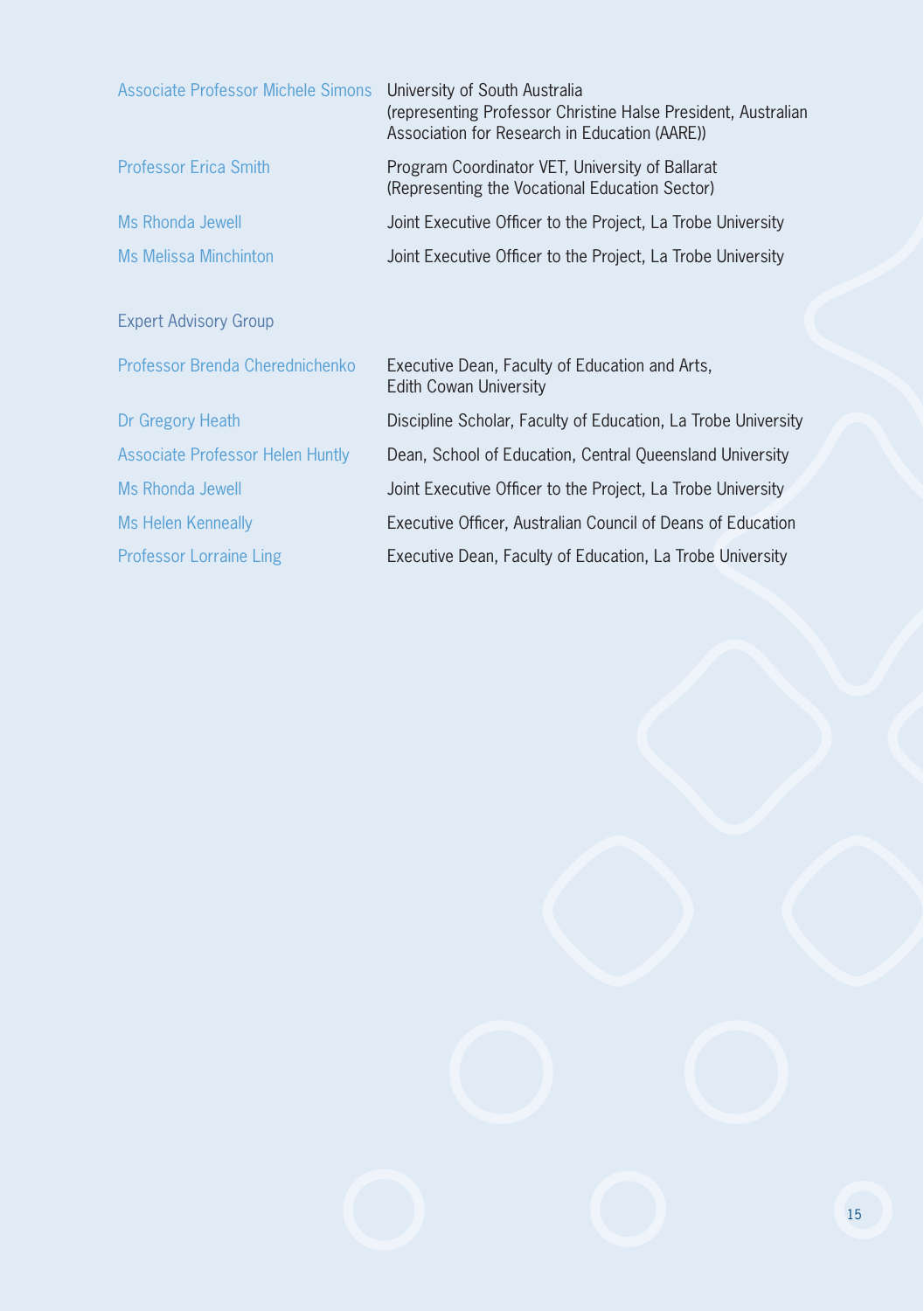## Appendix 2: Relationship of Australian standards to significant benchmarks

In drafting the Australian threshold learning outcome statements, reference was made to relevant national and international benchmark statements. These included the United Kingdom's Quality Assurance Agency (QAA) benchmark statements, Tuning-Europe descriptors, Dublin descriptors (2004) and the revised Australian Qualification Framework (AQF).

Consideration was also given to the Australian Institute for Teaching and School Leadership (AITSL) National Professional Standards for Teachers and the AITSL National Professional Standard for Principals.

| <b>TLO</b>                                                                                                                             | QAA                                                                                                                                                                                                              | <b>Tuning-Europe:</b><br><b>Second Cycle</b>                                                                                                                            | <b>AQF</b>                                                                                                                                                                                                                                        | <b>AITSL</b>                                                                                                                                                                                                                                                                                                      |
|----------------------------------------------------------------------------------------------------------------------------------------|------------------------------------------------------------------------------------------------------------------------------------------------------------------------------------------------------------------|-------------------------------------------------------------------------------------------------------------------------------------------------------------------------|---------------------------------------------------------------------------------------------------------------------------------------------------------------------------------------------------------------------------------------------------|-------------------------------------------------------------------------------------------------------------------------------------------------------------------------------------------------------------------------------------------------------------------------------------------------------------------|
| <b>TLO1</b><br><b>Knowledge</b>                                                                                                        | an in-depth knowledge<br>and understanding of<br>the discipline informed<br>by current scholarship<br>and research, including<br>a critical awareness of<br>current issues and<br>developments in the<br>subject | Development of<br>knowledge and<br>understanding in their<br>chosen area of<br>professional<br>specialisation in a<br>major educational field                           | [know] a body of<br>knowledge that includes<br>the understanding of<br>recent developments<br>in a discipline and/or<br>area of professional<br>practice                                                                                          | Professional<br>Knowledge: Standard 1.<br>[Teachers] know<br>students and how they<br>learn.<br>Principals have a<br>current knowledge and<br>understanding of<br>research into teaching,<br>learning and child<br>development and how<br>to apply such research<br>to the needs of the<br>students in the school |
| <b>TLO2</b><br><b>Skills</b>                                                                                                           | the ability to apply<br>research to professional<br>situations, both practical<br>and theoretical                                                                                                                | Research skills:<br>leadership skills;<br>communication skills;<br>development of advanced<br>cognitive skills associated<br>with knowledge<br>development and creation | cognitive, technical<br>and creative skills to<br>generate and evaluate<br>complex ideas<br>and concepts at an<br>abstract level                                                                                                                  | Standard 2. Teachersl<br>Know the content and<br>how to teach it                                                                                                                                                                                                                                                  |
| <b>TLO3</b><br>solve problems in<br>creative and innovative<br><b>Application</b><br>ways; make decisions<br>in challenging situations |                                                                                                                                                                                                                  | Ability to adapt practices<br>to specific educational<br>contexts                                                                                                       | cognitive, technical<br>and creative skills to<br>investigate, analyse<br>and synthesise<br>complex information,<br>problems, concepts<br>and theories and to<br>apply established<br>theories to different<br>bodies of knowledge<br>or practice | Standard 3. Teachers1<br>Plan and implement<br>effective teaching and<br>learning.<br>Principals apply<br>knowledge and<br>understanding of<br>leadership and<br>management concepts<br>and practice to deliver<br>with others effective<br>strategic leadership<br>and operational<br>management                 |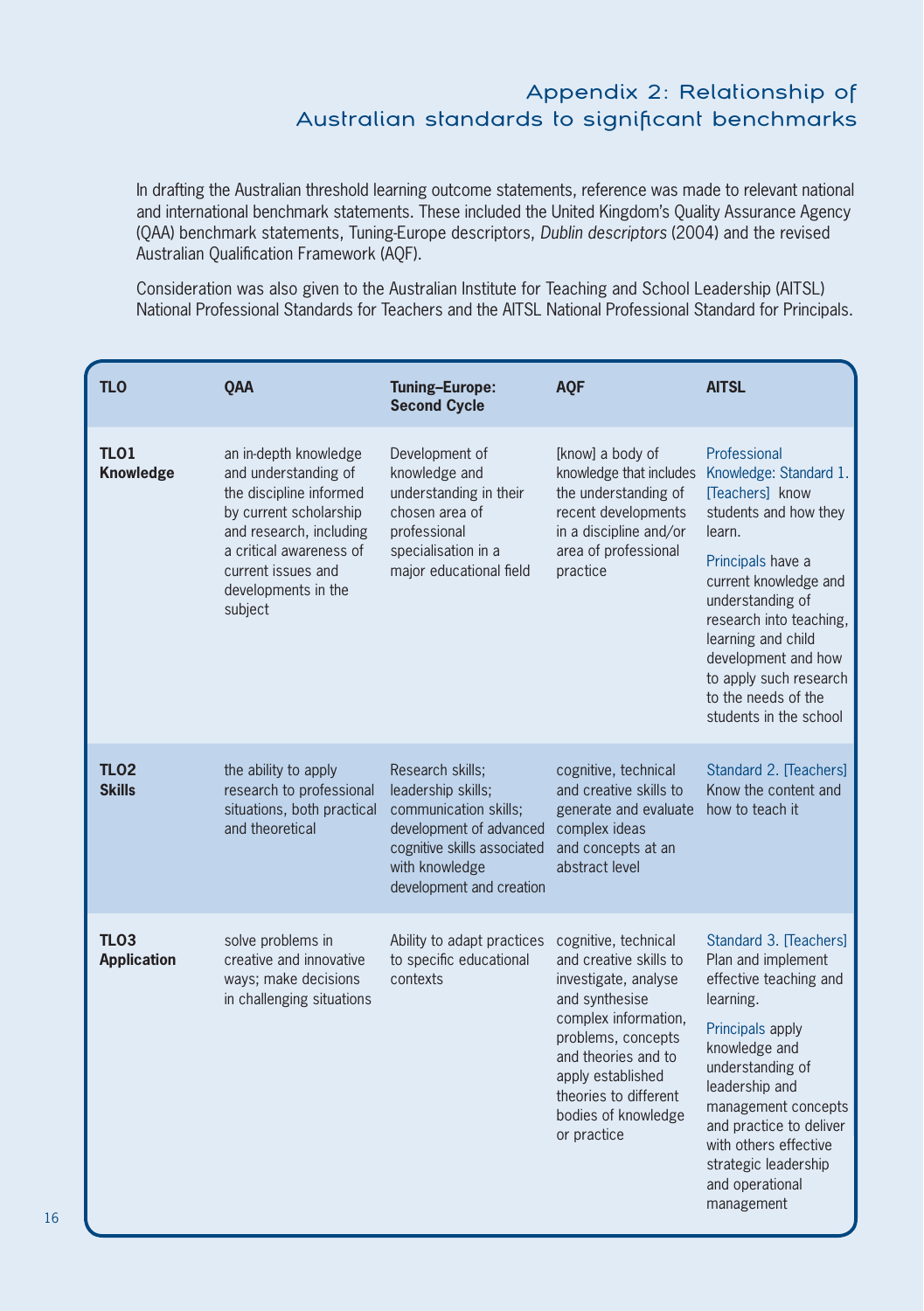| <b>TLO</b>                                     | QAA                                                                                                                                              | <b>Tuning-Europe:</b><br><b>Second Cycle</b>                                                                                                                                                                  | <b>AOF</b>                                                                                                                                                                                                                                                                                                                                                                                                                               | <b>AITSL</b>                                                                                                                                                                                                                                                                                                                                                                                                                                                                                                |
|------------------------------------------------|--------------------------------------------------------------------------------------------------------------------------------------------------|---------------------------------------------------------------------------------------------------------------------------------------------------------------------------------------------------------------|------------------------------------------------------------------------------------------------------------------------------------------------------------------------------------------------------------------------------------------------------------------------------------------------------------------------------------------------------------------------------------------------------------------------------------------|-------------------------------------------------------------------------------------------------------------------------------------------------------------------------------------------------------------------------------------------------------------------------------------------------------------------------------------------------------------------------------------------------------------------------------------------------------------------------------------------------------------|
| <b>TLO4</b><br><b>Communication</b>            | communicate effectively,<br>with colleagues and<br>a wider audience, in a<br>variety of media                                                    | communication skills,<br>including ability to<br>communicate in<br>advanced professional<br>registers; Competence<br>in collaborative problem<br>solving of educational<br>issues in a variety of<br>contexts | communication and<br>technical research<br>skills to justify and<br>interpret theoretical<br>propositions,<br>methodologies,<br>conclusions and<br>professional decisions<br>to specialist and<br>non-specialist audiences                                                                                                                                                                                                               | Standard 5. [Teachers]<br>Assess, provide<br>feedback and report<br>on student learning<br>Principals can<br>communicate,<br>negotiate, collaborate<br>and advocate effectively<br>and relate well to all<br>the school's community                                                                                                                                                                                                                                                                         |
| TLO5<br><b>Professional</b><br><b>Learning</b> | continue to learn<br>independently and to<br>develop professionally,<br>including the ability to<br>pursue further research<br>where appropriate | ability to use research<br>appropriate to discipline<br>to inform their practices                                                                                                                             | Graduates of a Masters<br>Degree (Coursework)<br>will demonstrate the<br>application of<br>knowledge and skills:<br>• with creativity<br>and initiative to<br>new situations in<br>professional practice<br>and/or for further<br>learning<br>• with high level<br>personal autonomy<br>and accountability<br>• to plan and execute<br>a substantial<br>research-based<br>project, capstone<br>experience and/or<br>piece of scholarship | Standard 6. [Teachers]<br>Engage in professional<br>learning.<br>Principals Set personal<br>targets and take<br>responsibility for their<br>own development                                                                                                                                                                                                                                                                                                                                                 |
| TLO6<br><b>Ethical</b><br><b>Practice</b>      | use initiative and take<br>responsibility                                                                                                        | Ability to reflect on<br>values appropriate to<br>educational activities                                                                                                                                      | a high level personal<br>autonomy and<br>accountability                                                                                                                                                                                                                                                                                                                                                                                  | Standard 4 Teachers<br>Create and maintain<br>supportive and safe<br>learning environments<br>Standard 7. Teachersl<br>Engage professionally<br>with colleagues,<br>parents/carers and the<br>community<br>Principals behave with<br>integrity underpinned<br>by moral purpose.<br>They model values and<br>ethical perspectives in<br>relation to their own and<br>the school's practice<br>and organisation. They<br>promote democratic<br>values including<br>active citizenship and<br><i>inclusion</i> |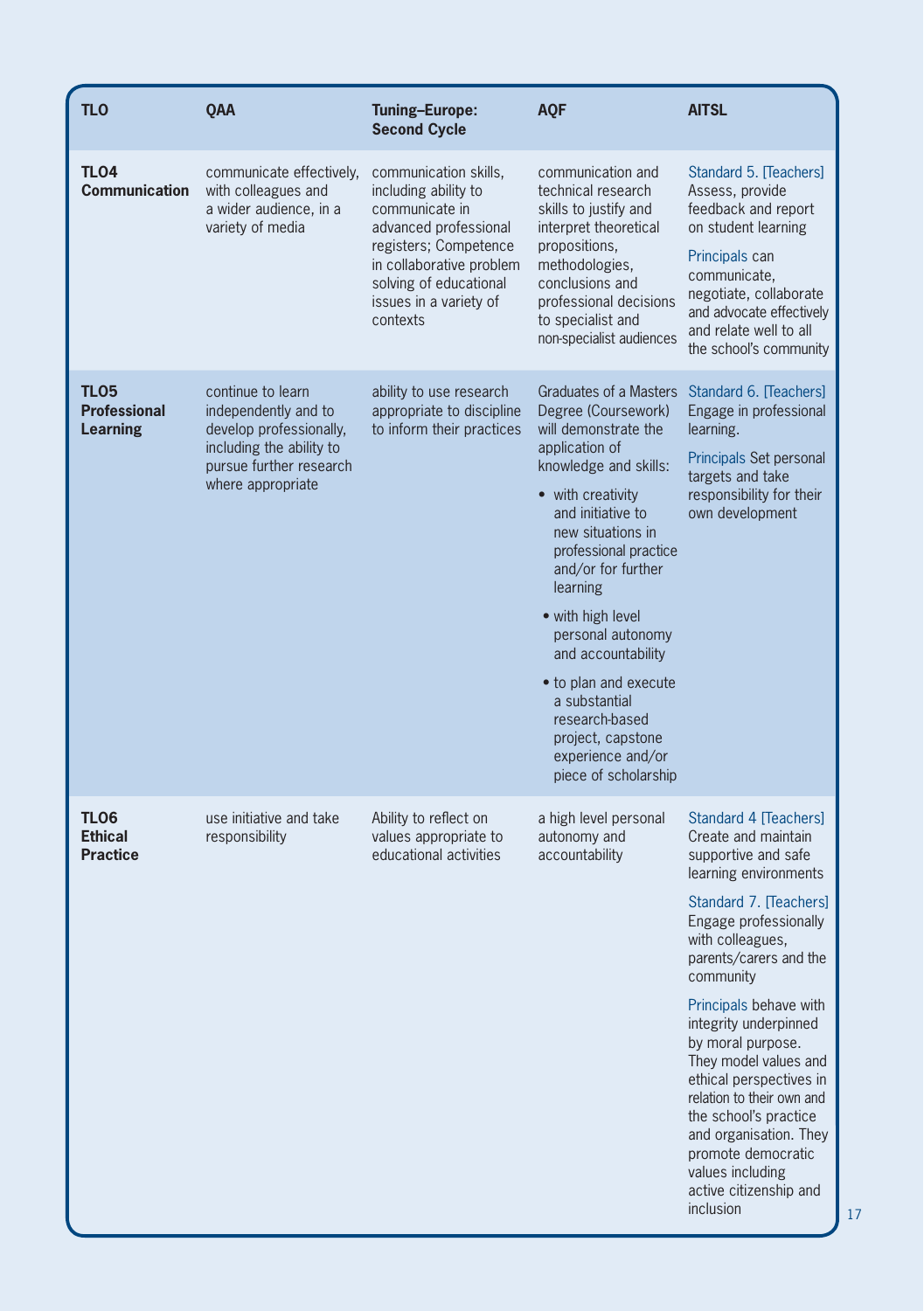## Appendix 3: Employment Statistics in the Field of Education – Detail

The Education and Training industry is the fourth largest in Australia employing 829,800 people which constitutes 7.6 per cent of the total workforce. According to the Department of Education, Employment and Workplace Relations (DEEWR) within the last 10 years, employment in education and training rose by 205,300 (or 32.9 per cent), which represents an average annual growth rate of 2.9 per cent.<sup>6</sup> The training and education industry has been one of Australia's fastest growing export sectors contributing \$18.6 billion in export income to the Australian economy in 2009.<sup>7</sup>

DEEWR (2010) figures show that the education and training industry has the second largest share of female workers of any industry – 69.1 per cent, with a full-time workforce share of 63.5 per cent.

In 2009, the largest employing occupations in education and training were secondary school teachers (137,600), followed by primary school teachers (130,700), education aides (63,400) and university lecturers and tutors (39,200) (ABS 2009).

Across Australia, according to the National Education Directory 2010, there are 9,831 schools, including all primary and secondary schools encompassing government, catholic and independent schools. They employed a total of 349,091 FTE workers and of those, 251,421 FTE were teachers (ABS 2010).

Within the early childhood education and care (ECEC) sector it is estimated that 139,187 staff are employed, with 48.8 per cent of that figure engaged in long day care services and the majority of the ECEC workforce (94.4 per cent) is female.<sup>8</sup>

The current listing for the Vocational Education and Training (VET) sector shows that there are 5,001 Registered Training Organisations (RTOs) across Australia of which 58 are public sector TAFE institutes that employ approximately 73,400 (FTE) staff.<sup>9</sup>

In 2010, the Australian Higher Education sector employed 110,351 FTE staff (DEEWR 2010), with 71,531 staff working in a teaching and/or research capacity in 2009.

The Australian Council of Deans of Education (2008–10) report that there are approximately 45,000 EFT education students currently enrolled in Australian Universities and these students are taught by 2,838 (full-time and fractional full-time, FTE) academic staff.

<sup>6.</sup> Employment Outlook for Education and Training, February 2010, DEEWR source: http://www.skillsinfo.gov.au/NR/rdonlyres/ 5FCC8F9F-19E0-4AFA-9EA3-0C99B73ED0AB/0/OutlookEducationandTraining.pdf

<sup>7.</sup> Australian Education International, May 2010, Research Snapshot: Export Income to Australia from Education Services in 2009, Australia

<sup>8.</sup> DEEWR, 'National ECEC Workforce Census 2010' source: http://www.deewr.gov.au/Earlychildhood/Documents/National ECEC Workforce CensusReport.pdf)

<sup>9.</sup> TAFE Directors Australia, response to respond to Skills Australia's discussion paper, Creating a future direction for Australian vocational education and training.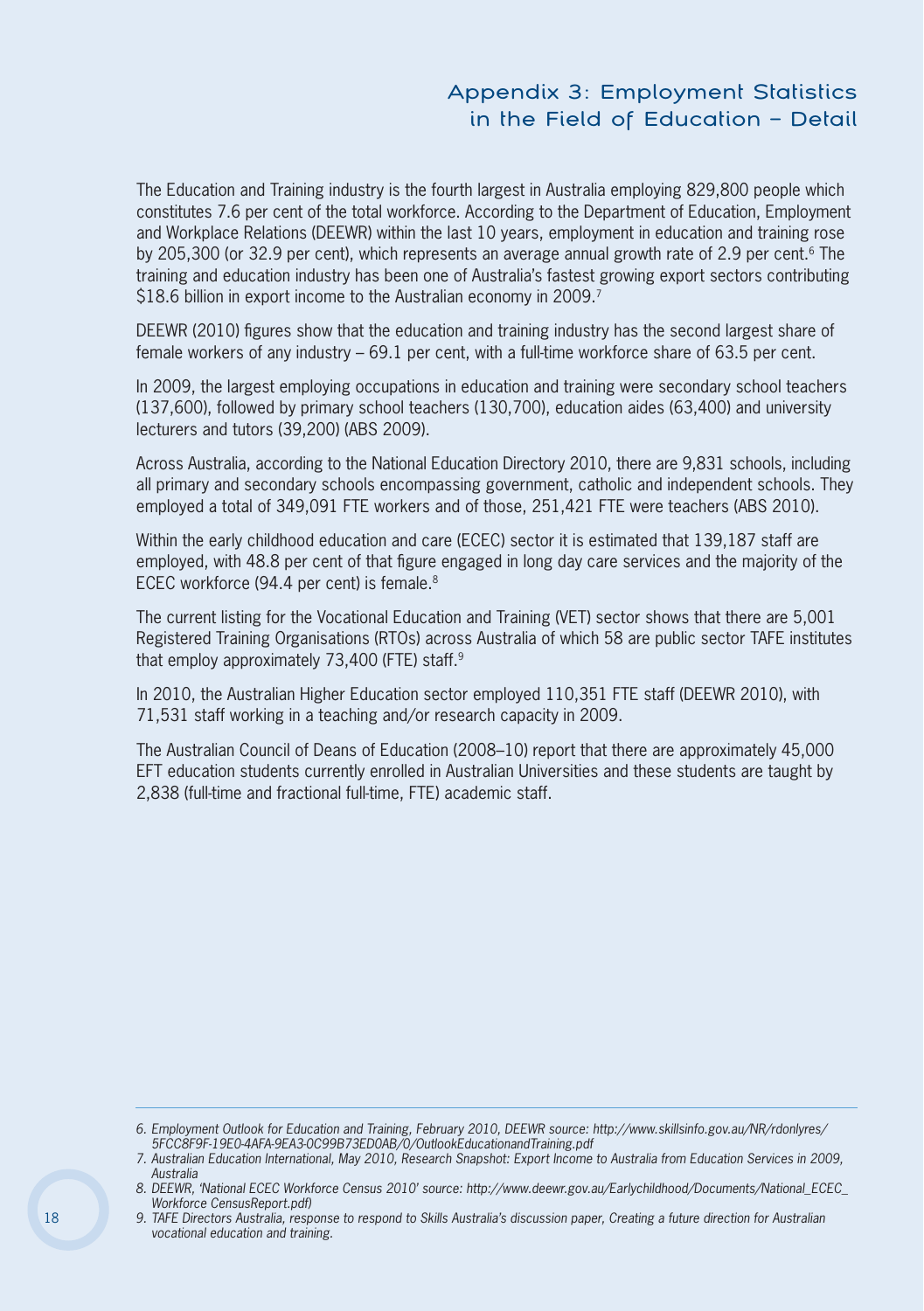## Appendix 4: Abbreviations

| <b>ABS</b>       | Australian Bureau of Statistics                                  |
|------------------|------------------------------------------------------------------|
| AARE             | Australian Association for Research in Education                 |
| <b>ACDE</b>      | Australian Council of Deans of Education                         |
| <b>ACE</b>       | Australian College of Educators                                  |
| <b>AITSL</b>     | Australian Institute for Teaching and School Leadership          |
| <b>ALTC</b>      | Australian Learning and Teaching Council                         |
| AQF              | <b>Australian Qualifications Framework</b>                       |
| <b>DEEWR</b>     | Department of Employment, Education and Workplace Relations      |
| <b>DRG</b>       | Discipline Reference Group                                       |
| <b>DS</b>        | Discipline Scholar                                               |
| EAG              | <b>Expert Advisory Group</b>                                     |
| <b>ECEC</b>      | early childhood education and care                               |
| <b>EFT</b>       | Effective full-time                                              |
| <b>ERA</b>       | Excellence in Research for Australia                             |
| <b>FTE</b>       | Full-time equivalent                                             |
| <b>HEP</b>       | <b>Higher Education Provider</b>                                 |
| <b>LTAS</b>      | Learning and Teaching Academic Standards                         |
| <b>NADLATE</b>   | Network of Associate Deans of Learning and Teaching in Education |
| QAA              | Quality Assurance Agency (UK)                                    |
| R <sub>T</sub> O | Registered Training Organisation                                 |
| <b>TEQSA</b>     | Tertiary Education Quality and Standards Agency (Australia)      |
| <b>TLO</b>       | threshold learning outcome                                       |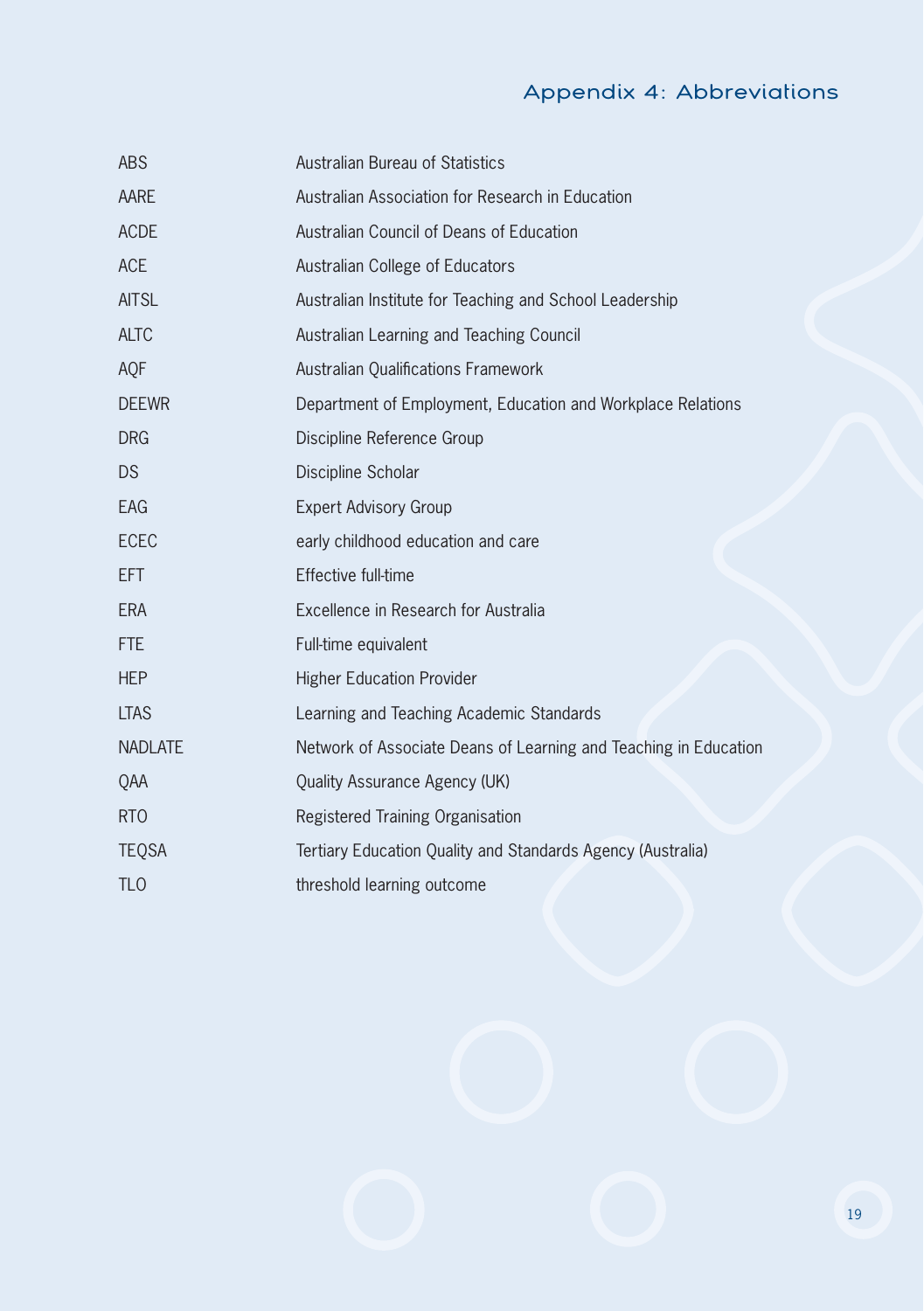Australian Institute for Teaching and School Leadership (AITSL), National Professional Standards for Principals. Available: <www.aitsl.edu.au/national-professional-standard-for-principals.html>

Australian Institute for Teaching and School Leadership (AITSL), National Professional Standards for Teachers. Available: <www.teacherstandards.aitsl.edu.au/>

Australian Qualifications Framework (AQF) (2011), Ministerial Council for Tertiary Education and Employment. Available: <www.aqf.edu.au>

Business Council of Australia, Higher Education: Lifting the Quality of Teaching and Learning, March 2011. Available: <www.bca.com.au/Content/99520.aspx>

Joint Quality Initiative, informal group 2004, Shared "Dublin" descriptors for Short Cycle, First Cycle, Second Cycle and Third Cycle Awards, 18 October 2004. Available: <www.unidue.de/imperia/md/content/bologna/dublin\_descriptors.pdf>

Quality Assurance Agency for Higher Education (QAA) United Kingdom, (2011) Master's Degree Benchmark Statements Masters Degree Characteristics. Available: <www.qaa.ac.uk/Publications/ InformationAndGuidance/Pages/Masters-degree-characteristics.aspx>

Tuning – Educational Structures for Europe (2007), Education Subject Area Summary of Outcomes. Available: <www.unideusto.org/tuningeu/subject-areas/education.html>

Tuning Europe – Reference Points for the Design and Delivery of Degree Programmes in Education (2009). Available: <www.unideusto.org/tuningeu/images/stories/Publications/Education\_brochure.pdf>